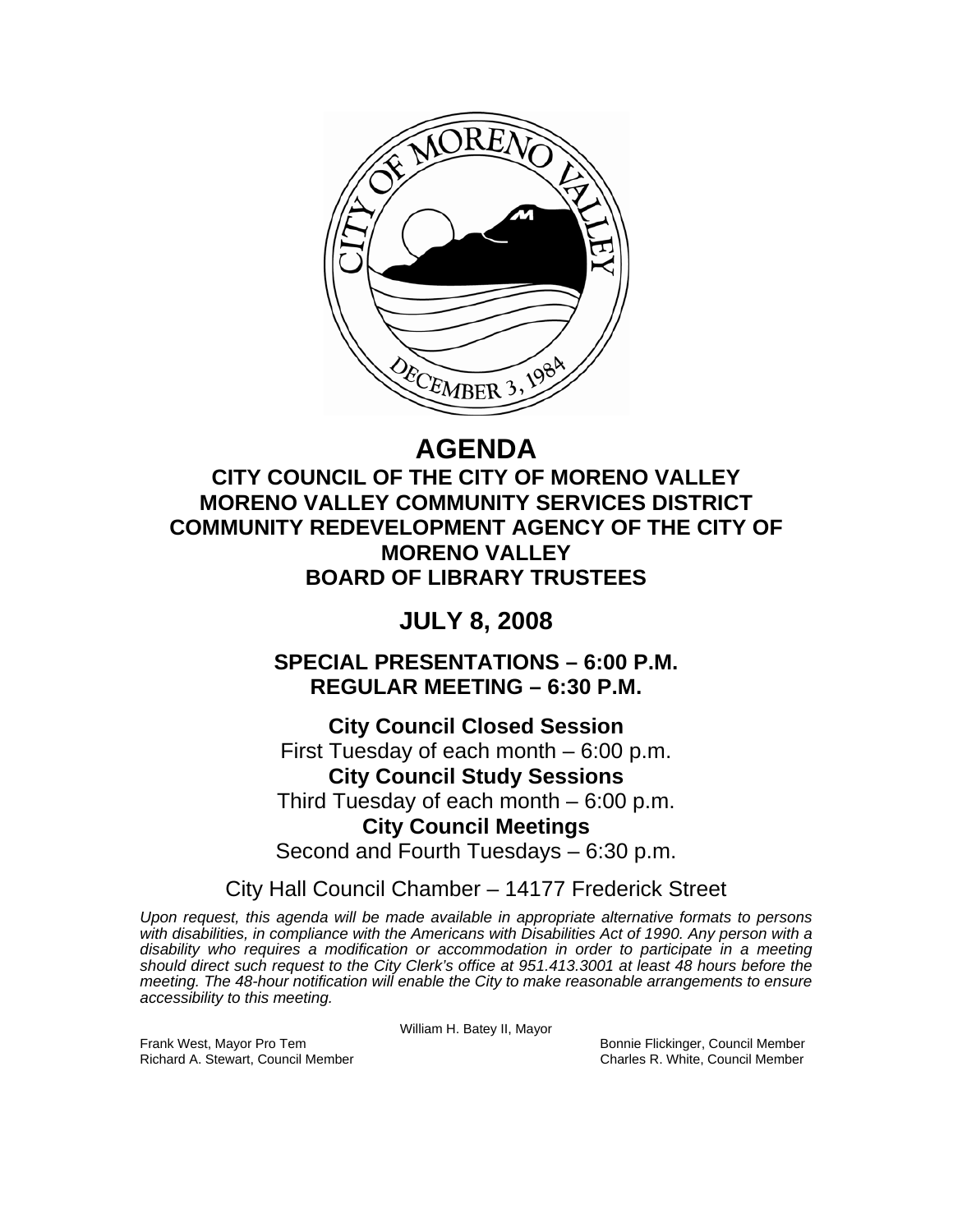## **AGENDA CITY COUNCIL OF THE CITY OF MORENO VALLEY JULY 8, 2008**

**CALL TO ORDER**

SPECIAL PRESENTATIONS – 6:00 p.m.

1. 4<sup>th</sup> of July Parade Awards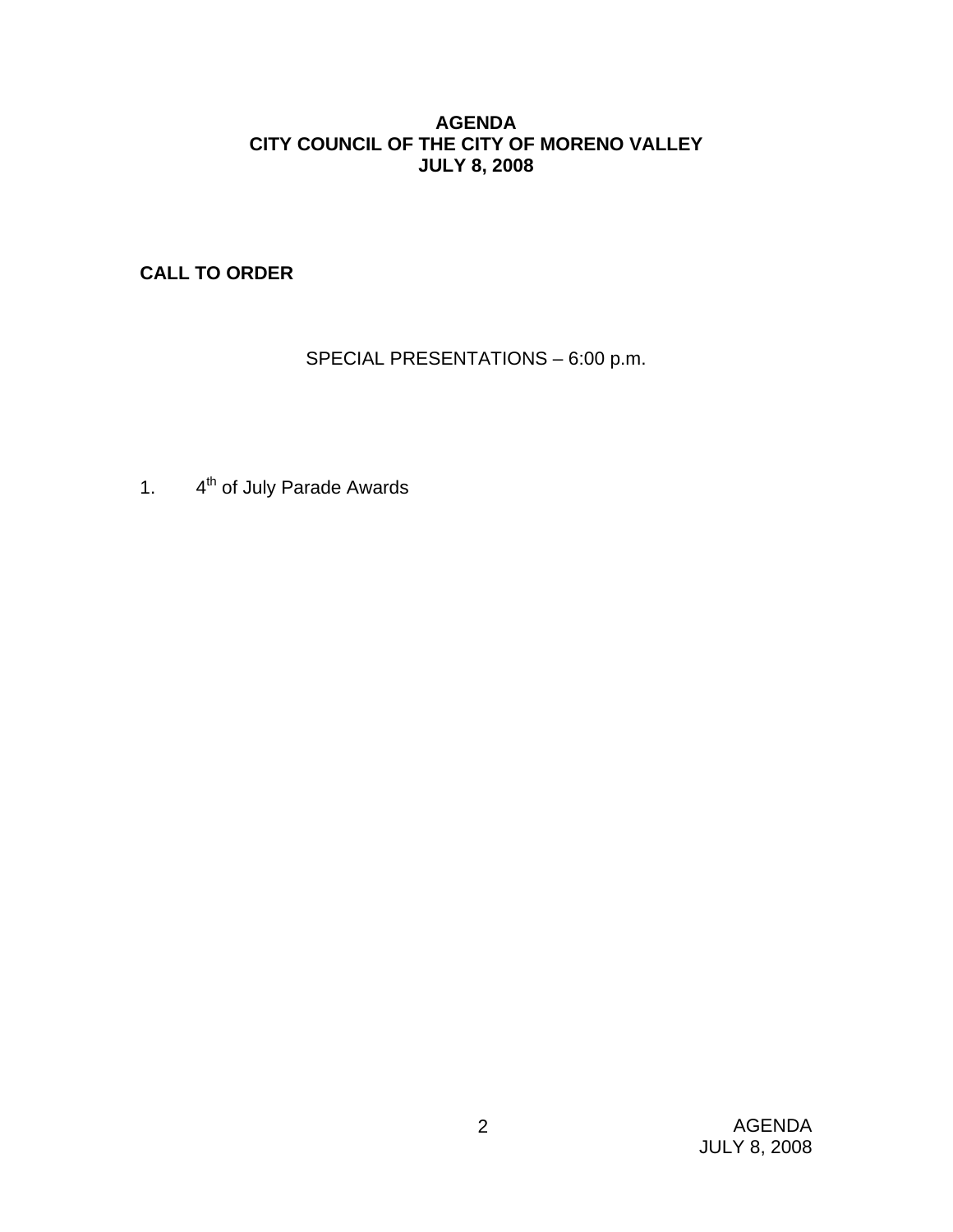#### **AGENDA JOINT MEETING OF THE CITY COUNCIL OF THE CITY OF MORENO VALLEY MORENO VALLEY COMMUNITY SERVICES DISTRICT COMMUNITY REDEVELOPMENT AGENCY OF THE CITY OF MORENO VALLEY, AND THE BOARD OF LIBRARY TRUSTEES**

#### **REGULAR MEETING - 6:30 P.M. JULY 8, 2008**

**CALL TO ORDER** (Joint Meeting of the City Council, Community Services District, Community Redevelopment Agency, and the Board of Library Trustees actions taken at the Joint Meeting are those of the Agency indicated on each Agenda item)

## **PLEDGE OF ALLEGIANCE**

**INVOCATION** – Pastor Ted Slattery of Valley Christian Church

#### **ROLL CALL**

#### **INTRODUCTIONS**

PUBLIC COMMENTS **ON MATTERS ON THE AGENDA** WILL BE TAKEN UP AS THE ITEM IS CALLED FOR BUSINESS, BETWEEN STAFF'S REPORT AND CITY COUNCIL DELIBERATION (SPEAKER SLIPS MAY BE TURNED IN UNTIL THE ITEM IS CALLED FOR BUSINESS.)

PUBLIC COMMENTS **ON MATTERS NOT ON THE AGENDA** UNDER THE JURISDICTION OF THE CITY COUNCIL WILL BE HEARD PRIOR TO CITY COUNCIL REPORTS AND CLOSING COMMENTS. IN THE EVENT THAT THE AGENDA ITEM FOR SUCH PUBLIC COMMENTS HAS NOT BEEN CALLED BY 9:00 P.M., IT SHALL BE CALLED AS THE NEXT ITEM OF BUSINESS FOLLOWING THE CONCLUSION OF ANY ITEM BEING HEARD AT 9:00 P.M. Those wishing to speak should submit a BLUE speaker slip to the Bailiff. There is a three-minute time limit per person. All remarks and questions shall be addressed to the presiding officer or to the City Council and not to any individual Council member, staff member or other person.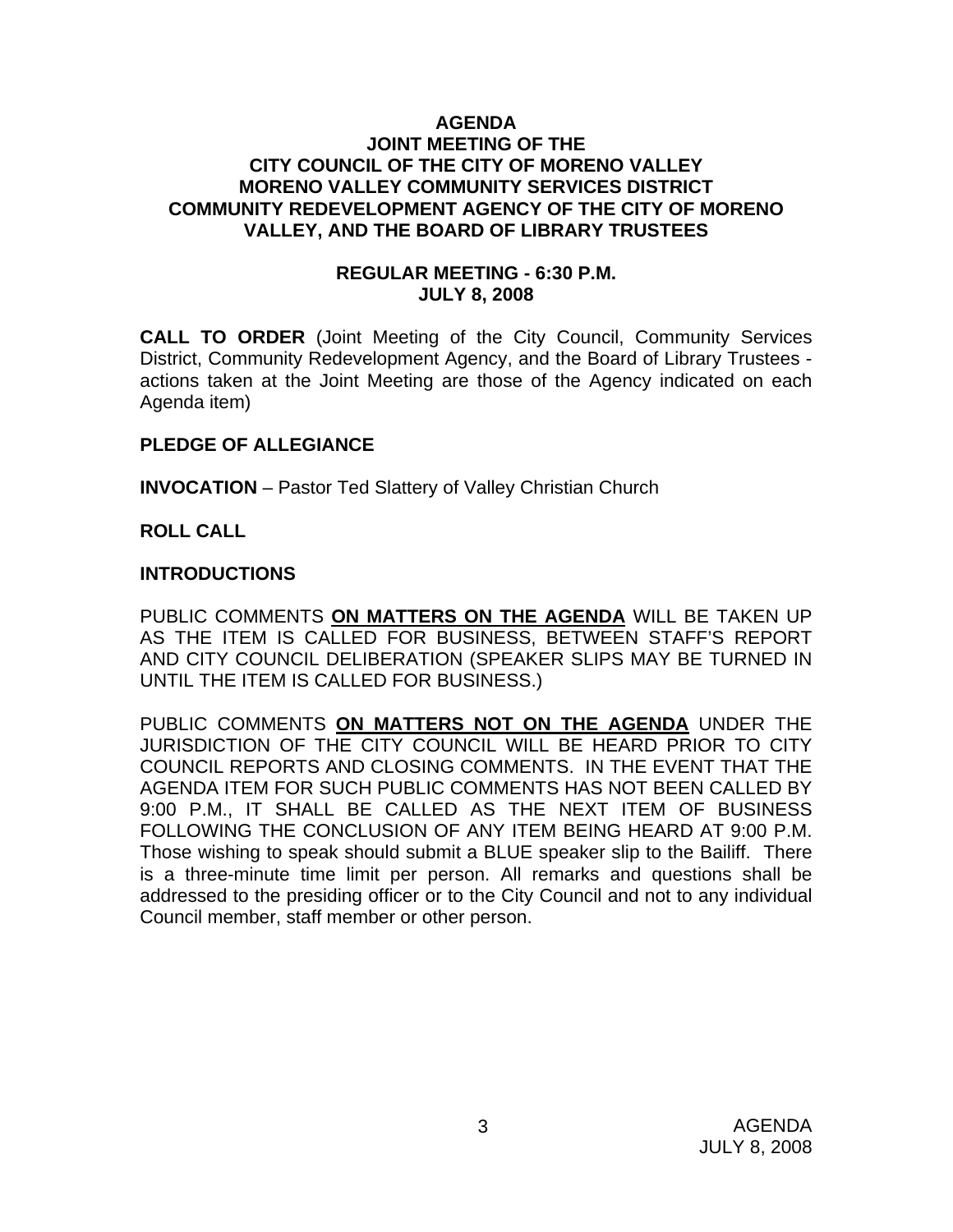## **JOINT CONSENT CALENDARS (SECTIONS A-D)**

All items listed under the Consent Calendars, Sections A, B, C, and D are considered to be routine and non-controversial, and may be enacted by one motion unless a member of the Council, Community Services District, Redevelopment Agency or the Board of Library Trustees requests that an item be removed for separate action. The motion to adopt the Consent Calendars is deemed to be a separate motion by each Agency and shall be so recorded by the City Clerk. Items withdrawn for report or discussion will be heard after public hearing items.

## **A. CONSENT CALENDAR** - **CITY COUNCIL**

A1. ORDINANCES - READING BY TITLE ONLY

**Recommendation:** Waive reading of all Ordinances.

A2. MINUTES - REGULAR MEETING OF JUNE 24, 2008 (Report of: City Clerk's Department)

**Recommendation:** Approve as submitted.

A3. WARRANT REPORT – MAY 31, 2008 (Report of: Financial & Administrative Services Department)

**Recommendation:** Adopt No. 2008-89, approving the Warrant Report, dated May 31, 2008, in the total amount of \$21,068,274.22.

Resolution No. 2008-89

A Resolution of the City Council of the City of Moreno Valley, California, Approving the Warrant Report Dated May 31, 2008.

A4. CITY COUNCIL REPORTS ON REIMBURSABLE ACTIVITIES (Report of: City Clerk's Department)

**Recommendation:** Receive and file.

A5. 2008 LEGISLATIVE UPDATE (Report of: Assistant City Manager)

**Recommendation:** Receive and file the informational report.

A6. ACCEPT AND APPROVE THE TRANSPORTATION UNIFORM MITIGATION FEE (TUMF) PROGRAM AGREEMENT BETWEEN THE WESTERN RIVERSIDE COUNCIL OF GOVERNMENTS (WRCOG) AND THE CITY OF MORENO VALLEY FOR THE BOX SPRINGS ROAD STREET IMPROVEMENTS PROJECT, FROM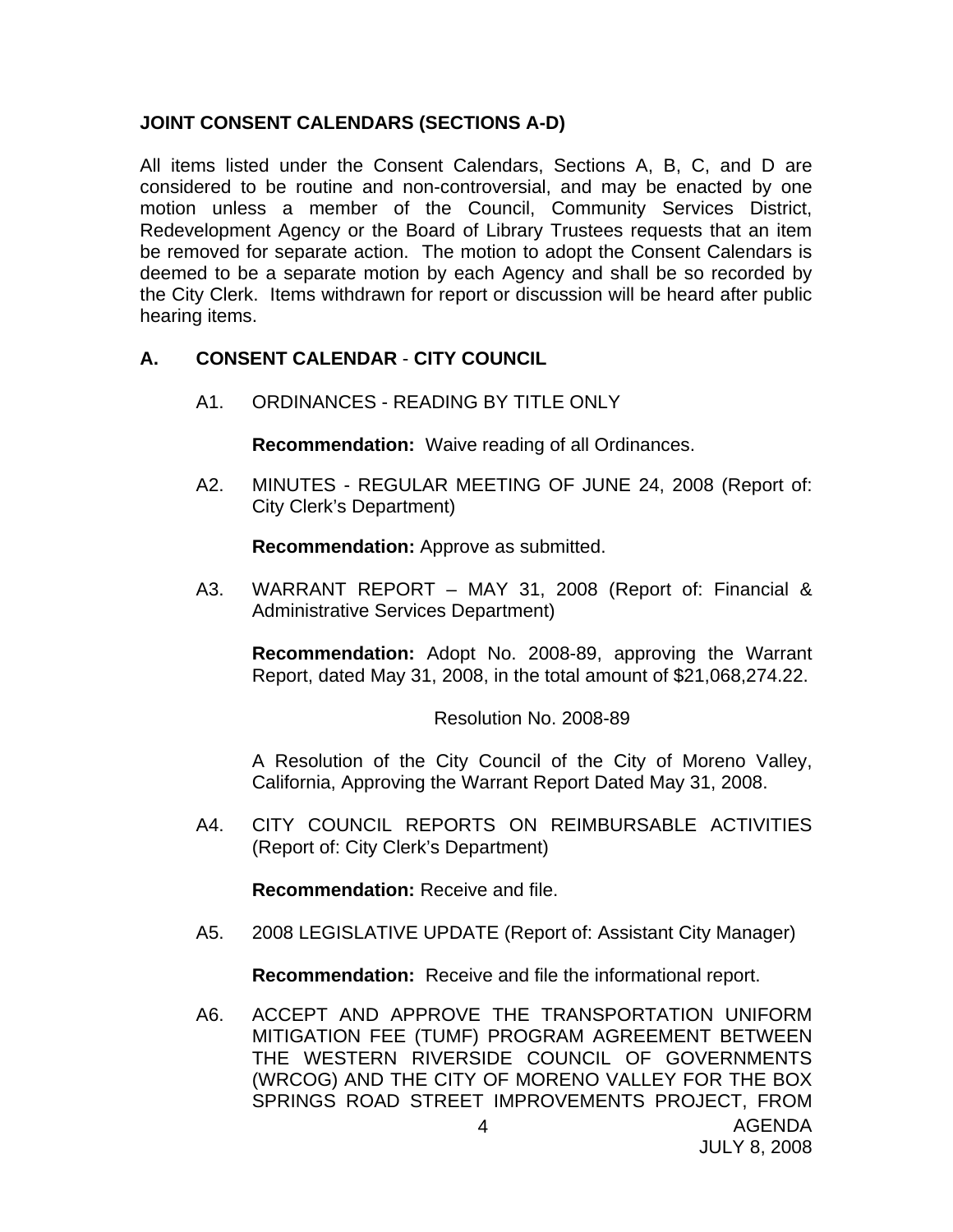500 FEET WEST OF CLARK STREET TO DAY STREET PROJECT NO. 10-41570027 (Report of: Public Works Department)

## **Recommendation**:

- 1. Accept and approve the Transportation Uniform Mitigation Fee (TUMF) Program agreement between the Western Riverside Council of Governments (WRCOG) and the City of Moreno Valley for Project Approval and Environmental Documentation (PA&ED) and Engineering services for the Box Springs Road Street Improvements Project, from 500 feet west of Clark Street to Day Street;
- 2. Authorize the City Manager to execute the Transportation Uniform Mitigation Fee (TUMF) Program agreement between the Western Riverside Council of Governments (WRCOG) and the City of Moreno Valley; and
- 3. Authorize the Public Works Director/City Engineer to execute all amendments to the agreement to reimburse TUMF funds between WRCOG and the City of Moreno Valley for the Box Springs Road Street Improvements Project, from 500 Feet West of Clark Street to Day Street.
- A7. ACCEPT AND APPROVE THE TRANSPORTATION UNIFORM MITIGATION FEE (TUMF) PROGRAM AGREEMENT BETWEEN THE WESTERN RIVERSIDE COUNCIL OF GOVERNMENTS (WRCOG) AND THE CITY OF MORENO VALLEY FOR THE IRONWOOD AVENUE IMPROVEMENTS PROJECT, FROM DAY STREET TO BARCLAY DRIVE PROJECT NO. 10-41570027 (Report of: Public Works Department)

- 1. Accept and approve the Transportation Uniform Mitigation Fee (TUMF) Program agreement between the Western Riverside Council of Governments (WRCOG) and the City of Moreno Valley for Project Approval and Environmental Documentation (PA&ED) and Engineering services for the Ironwood Avenue Improvements from Day Street to Barclay Drive;
- 2. Authorize the City Manager to execute the Transportation Uniform Mitigation Fee (TUMF) Program agreement between the Western Riverside Council of Governments (WRCOG) and the City of Moreno Valley; and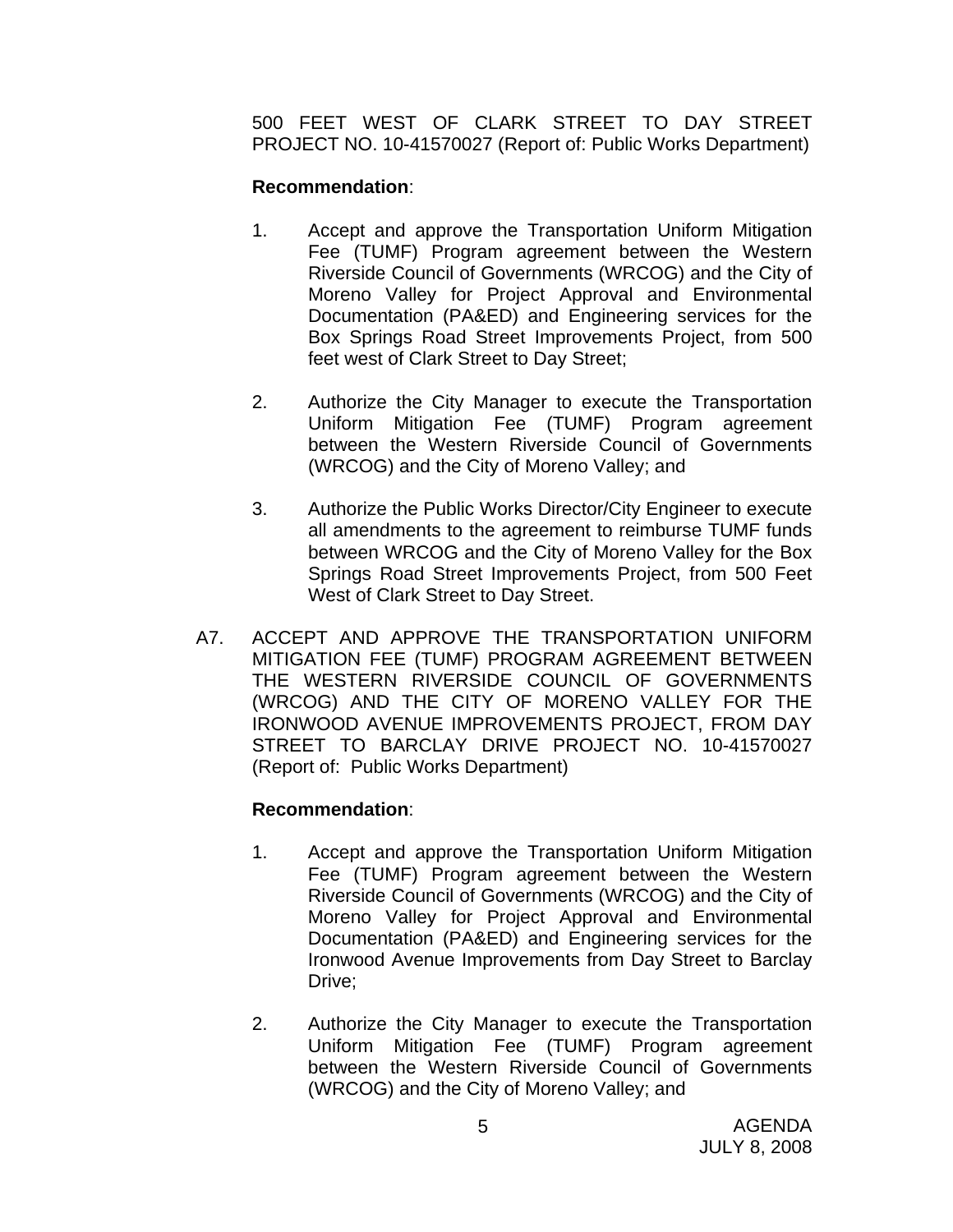- 3. Authorize the Public Works Director/City Engineer to execute all amendments to the agreement to reimburse TUMF funds between WRCOG and the City of Moreno Valley for the Ironwood Avenue Improvements from Day Street to Barclay Drive.
- A8. ACCEPT AND APPROVE THE TRANSPORTATION UNIFORM MITIGATION FEE (TUMF) PROGRAM AGREEMENT BETWEEN THE WESTERN RIVERSIDE COUNCIL OF GOVERNMENTS (WRCOG) AND THE CITY OF MORENO VALLEY FOR THE IRONWOOD AVENUE IMPROVEMENTS PROJECT, FROM HEACOCK STREET TO PERRIS BOULEVARD PROJECT NO. 06-50182625 (Report of: Public Works Department)

- 1. Accept and approve the Transportation Uniform Mitigation Fee (TUMF) Program agreement between the Western Riverside Council of Governments (WRCOG) and the City of Moreno Valley for Project Approval and Environmental Documentation (PA&ED), engineering and right of way services for the Ironwood Avenue Improvements from Heacock Street to Perris Boulevard;
- 2. Authorize the City Manager to execute the Transportation Uniform Mitigation Fee (TUMF) Program agreement between the Western Riverside Council of Governments (WRCOG) and the City of Moreno Valley; and
- 3. Authorize the Public Works Director/City Engineer to execute all amendments to the agreement to reimburse TUMF funds between WRCOG and the City of Moreno Valley for the Ironwood Avenue Improvements, from Heacock Street to Perris Boulevard.
- A9. APPROVE AND EXECUTE THE AGREEMENT FOR CONVEYANCE OF PROPERTY FOR THE PARTIAL ACQUISITION OF APN 291-171-005 FOR THE DAY STREET IMPROVEMENT PROJECT FROM ALESSANDRO BOULEVARD TO COTTONWOOD AVENUE AND AUTHORIZE THE FINANCE DIRECTOR TO WIRE TRANSFER FUNDS INTO ESCROW (Report of: Public Works Department)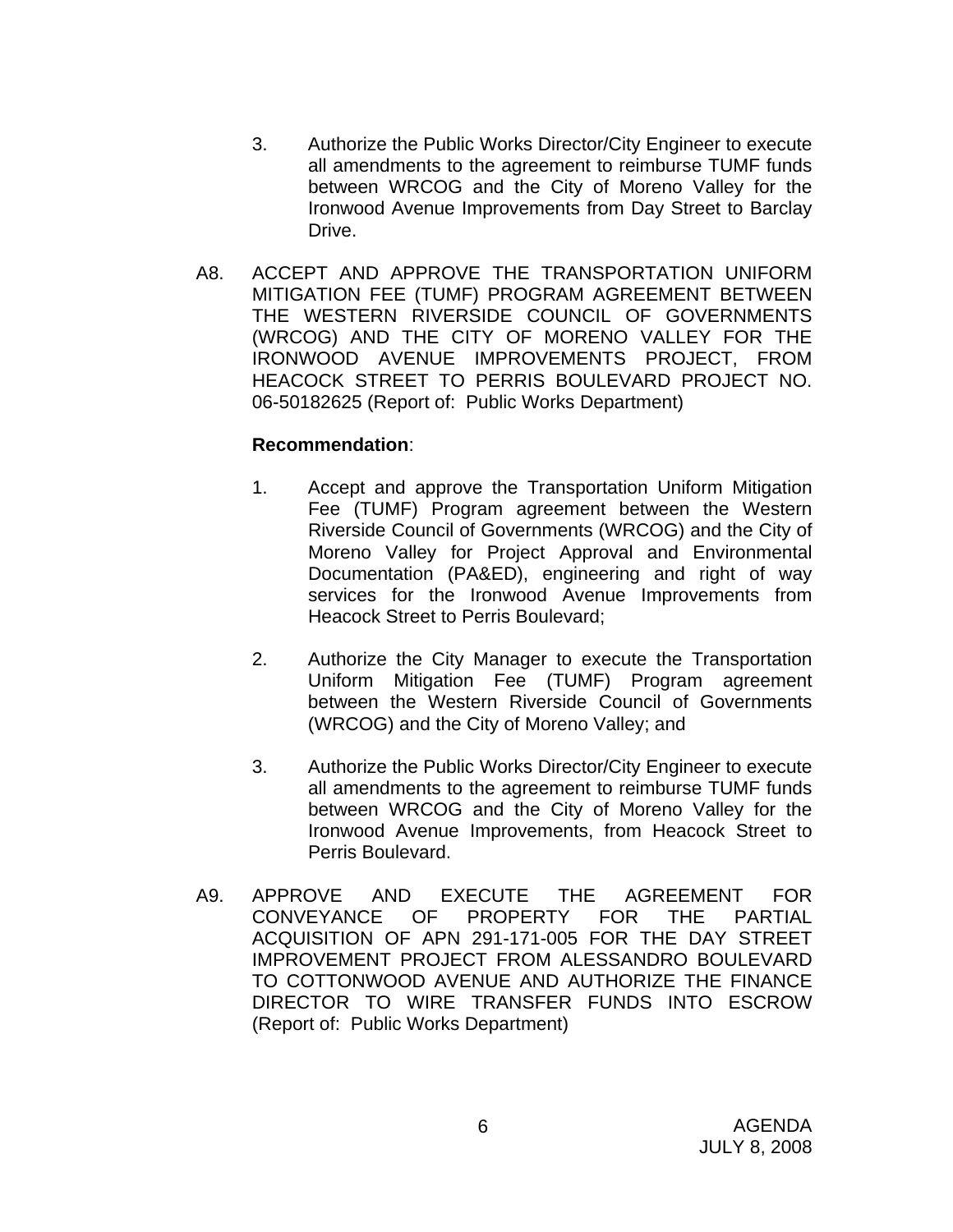- 1. Approve and execute the Agreement for Conveyance of Property for the partial acquisition of APN 291-171-005; and
- 2. Authorize the Finance Director to wire transfer funds into escrow in the amount of \$5,000 for the partial acquisition of APN 291-171-005.
- A10. APPROVE AND EXECUTE THE AGREEMENT FOR CONVEYANCE OF PROPERTY FOR THE PARTIAL ACQUISITION OF APN 291-171-001 FOR THE DAY STREET IMPROVEMENT PROJECT FROM ALESSANDRO BOULEVARD TO COTTONWOOD AVENUE AND AUTHORIZE THE FINANCE DIRECTOR TO WIRE TRANSFER FUNDS INTO ESCROW (Report of: Public Works Department)

## **Recommendation:**

- 1. Approve and execute the Agreement for Conveyance of Property for the partial acquisition of APN 291-171-001; and
- 2. Authorize the Finance Director to wire transfer funds into escrow in the amount of \$4,350 for the partial acquisition of APN 291-171-001.
- A11. PARCEL MAP 35150 ACCEPT IMPROVEMENT CREDIT /REIMBURSEMENT AGREEMENT #T07-002 TRANSPORTATION UNIFORM MITIGATION FEE PROGRAM, NORTHWEST CORNER OF INDIAN STREET AND NANDINA AVENUE, DEVELOPER – FR/CAL MORENO VALLEY, LLC, IRVINE, CA 92618 (Report of: Public Works Department)

- 1. Accept the Improvement Credit / Reimbursement Agreement #T07-002 Transportation Uniform Mitigation Fee Program (TUMF Agreement) for Parcel Map 35150, pending concurrent approval of the Agreement for Public Improvements and bonds for Parcel Map 35150;
- 2. Authorize the Mayor to execute the Agreement; and
- 3. Direct the City Clerk to forward the signed Agreement to the County Recorder's Office for recordation.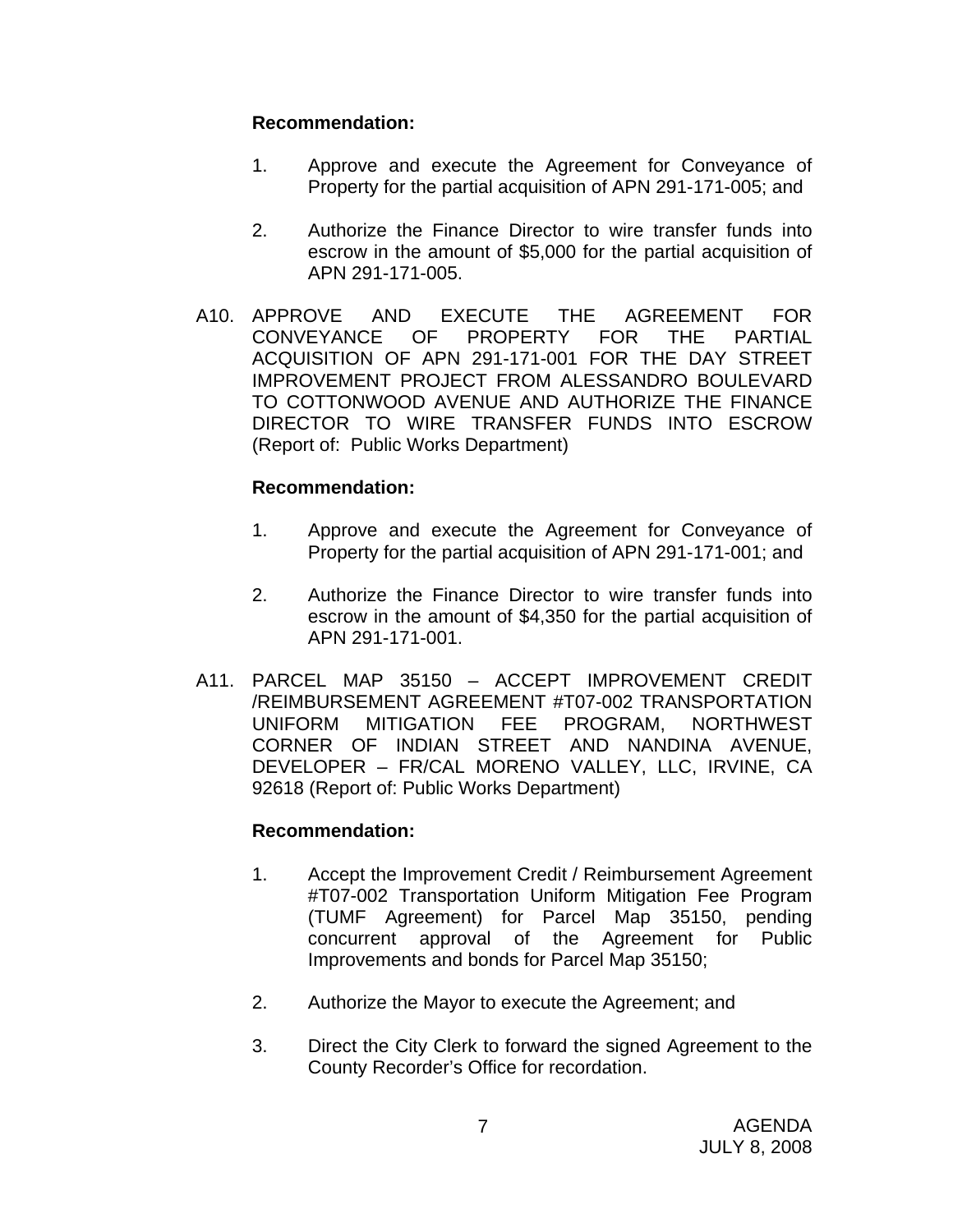A12. TRACT MAP 29920-2 – EXECUTE A QUITCLAIM OF EASEMENT TRANSFERRING A PORTION OF THE CITY'S TITLE INTEREST IN A LANDSCAPE EASEMENT TO THE UNDERLYING FEE PROPERTY OWNER, EAST SIDE OF GRANDE VISTA DRIVE, SOUTH OF IRIS AVENUE, DEVELOPER – CHT INVESTMENT, LLC, NEWPORT BEACH, CA 92660 (Report of: Public Works Department)

#### **Recommendation:**

- 1. Authorize the Mayor to execute the Quitclaim of Easement transferring a portion of the City's title interest in a landscape easement recorded on Tract Map 29920-2, filed on December 3, 2004, as Instrument No. 2004-0962735, in the Official Records of Riverside County, California, to the underlying fee property owner; and
- 2. Direct the City Clerk to forward the signed Quitclaim of Easement to the County Recorder's Office for recordation.
- A13. PA04-0183 PARTIALLY REDUCE FAITHFUL PERFORMANCE IRREVOCABLE STANDBY LETTER OF CREDIT AND ACCEPT THE PARTIAL PUBLIC IMPROVEMENTS AS COMPLETE, DEVELOPER – INDIAN AVENUE LLC, NEWPORT BEACH, CA 92660 (Report of: Public Works Department)

- 1. Accept the partial Public Improvements, as complete, but not into the City's maintained street system; and
- 2. Authorize the Public Works Director/City Engineer to execute the partial reduction to the amount of the Faithful Performance Irrevocable Standby Letter of Credit, and exonerate the portion of the Material and Labor Irrevocable Standby Letter of Credit associated with the accepted improvements in 90 days if there are no stop notices or liens on file with the City Clerk.
- A14. TRACT MAP 35747 APPROVE FINAL MAP, SOUTH OF ALESSANDRO BOULEVARD, BETWEEN ELSWORTH STREET AND VETERANS WAY, DEVELOPER – MORENO VALLEY LAND, LLC, GOLDEN, CO 80401 (Report of: Public Works Department)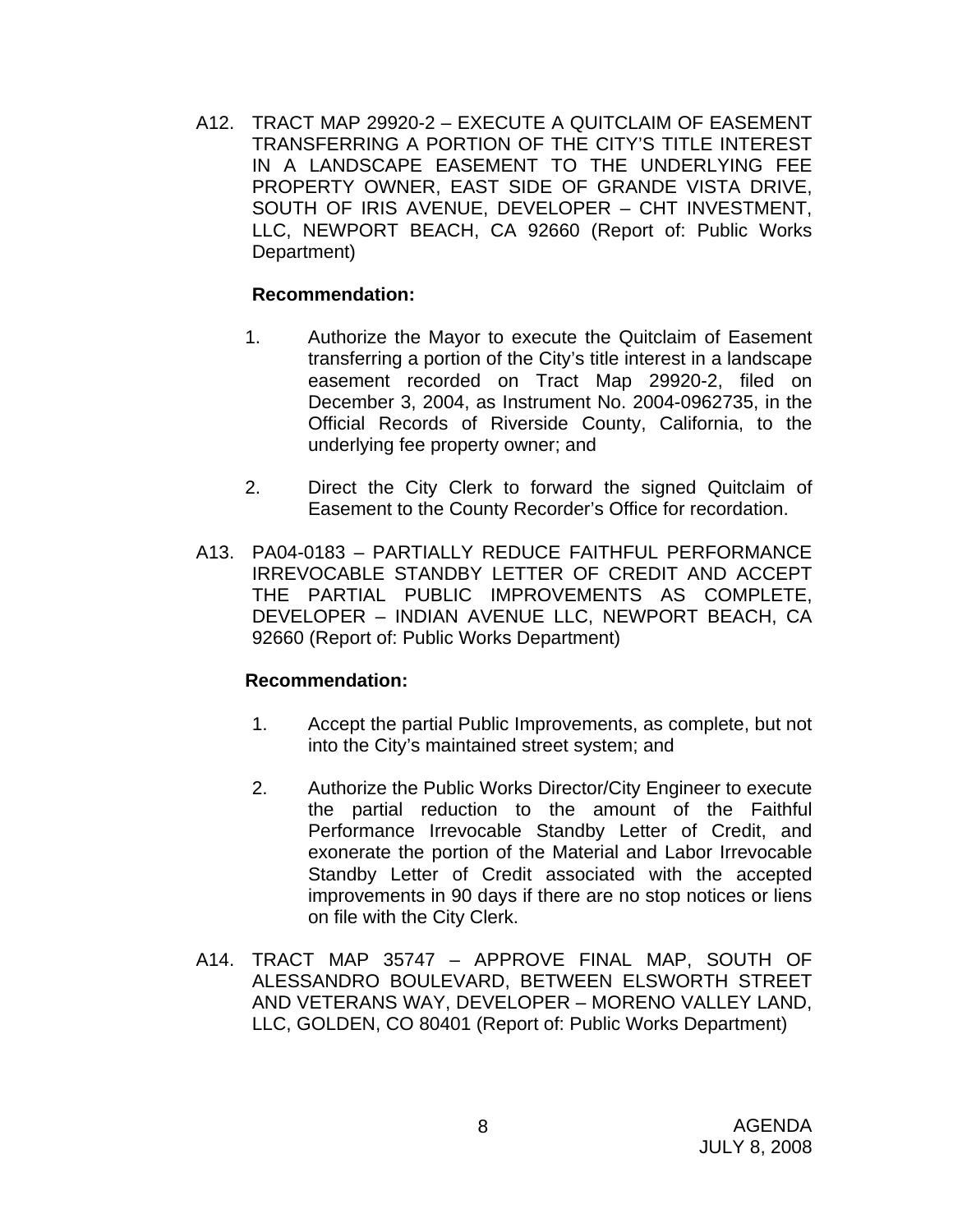- 1. Approve Tract Map 35747; and
- 2. Authorize the City Clerk to sign the map and transmit said map to the County Recorder's Office for recordation.
- A15. AUTHORIZATION TO AWARD THE CONSTRUCTION CONTRACT FOR TRAFFIC SIGNAL AND STREET IMPROVEMENTS AT GRAHAM STREET AND BAY AVENUE, PROJECT NO. 08-12566626 (Report of: Public Works Department)

## **Recommendation:**

- 1. Award the construction contract for Traffic Signal and Street Improvements at Graham Street and Bay Avenue to DBX, Inc., 42066 Avenida Alvarado, Suite C, Temecula, CA 92590, the lowest responsible bidder;
- 2. Authorize the City Manager to execute a contract with DBX, Inc.;
- 3. Authorize the issuance of a Purchase Order to DBX, Inc. in the amount of \$327,800.00 (\$298,000.00 base bid amount plus 10% contingency) when the contract has been signed by all parties; and
- 4. Authorize the Public Works Director/City Engineer to execute any subsequent change orders to the contract with DBX, Inc., up to but not to exceed the Purchase Order contingency amount of \$29,800.00.
- A16. PARCEL MAP 27732 TRAFFIC SIGNAL REDUCE FAITHFUL PERFORMANCE BOND AND ACCEPT THE TRAFFIC SIGNAL AT CACTUS AVENUE AND MARCH COMMERCE CENTER DRIVE AS COMPLETE, DEVELOPER – MARCH COMMERCE CENTER, L.P., RIVERSIDE, CA 92507 (Report of: Public Works Department)

- 1. Accept the traffic signal at Cactus Avenue and March Commerce Center Drive for Parcel Map 27732 Traffic Signal as complete; and
- 2. Authorize the City Engineer to execute the 90% reduction to the Faithful Performance Bond, exonerate the Material and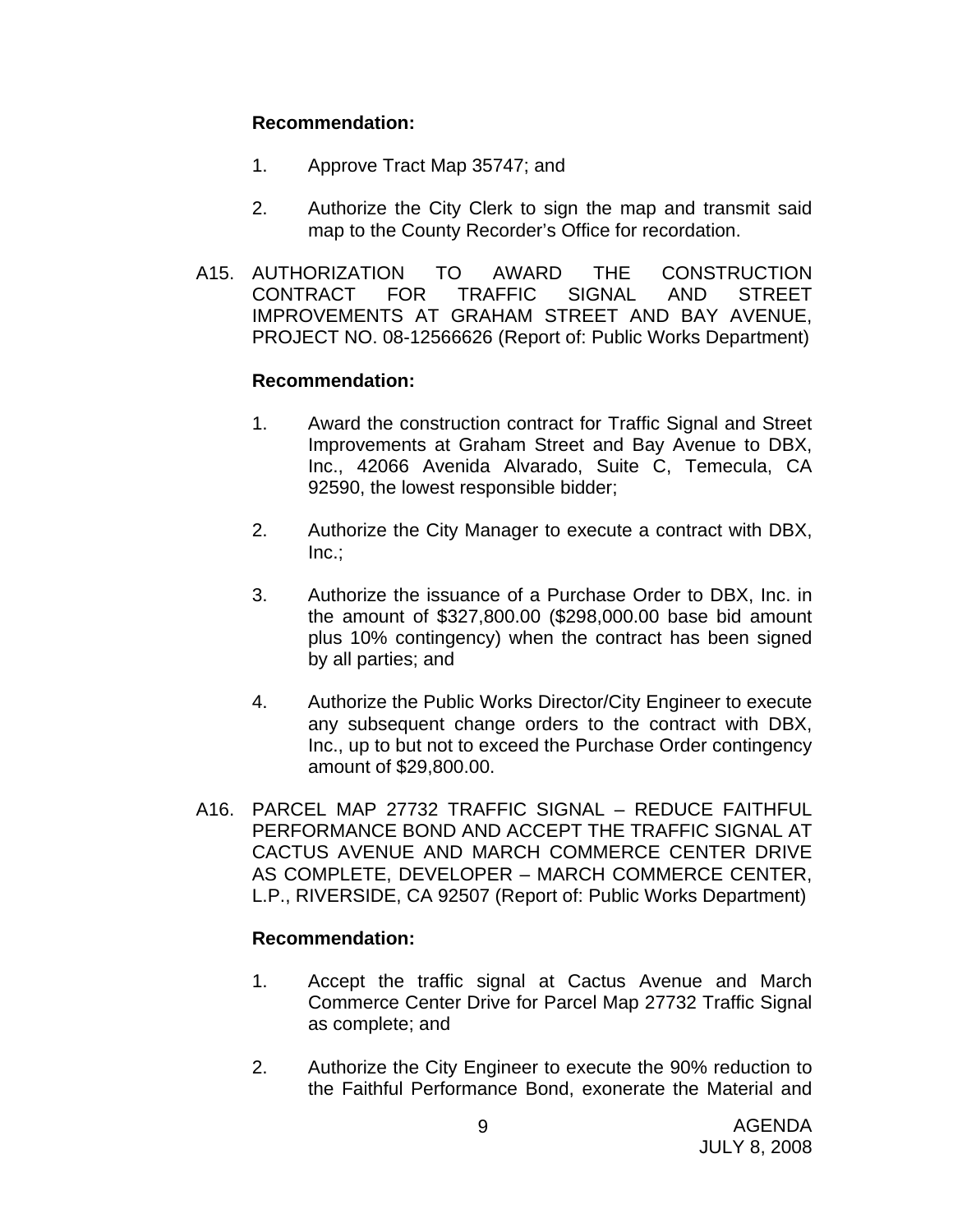Labor Bond in 90 days if there are no stop notices or liens on file with the City Clerk, and exonerate the final 10% of the Faithful Performance Bond in one year when all clearances are received.

A17. PARCEL MAP 35150 – INDUSTRIAL – ACCEPT FINAL MAP, AGREEMENT, AND BONDS FOR PUBLIC IMPROVEMENTS, NORTHWEST CORNER OF INDIAN STREET AND NANDINA AVENUE, DEVELOPER – FR/CAL MORENO VALLEY, LLC, IRVINE, CA 92618 (Report of: Public Works Department)

## **Recommendation:**

- 1. Approve Parcel Map 35150, authorize the City Clerk to sign the map and transmit said map to the County Recorder's Office for recordation;
- 2. Accept the Agreement and Bonds for Public Improvements;
- 3. Authorize the Mayor to execute the Agreement;
- 4. Direct the City Clerk to forward the signed Agreement to the County Recorder's Office for recordation; and
- 5. Authorize the City Engineer to execute any future time extension amendments to the agreement, subject to City Attorney approval, if the required public improvements are not completed within said timeframe.
- A18. ACCEPT AND APPROVE THE AMENDMENT TO AGREEMENT TO REIMBURSE TRANSPORTATION UNIFORM MITIGATION FEE (TUMF) FUNDS BETWEEN WESTERN RIVERSIDE COUNCIL OF GOVERNMENTS (WRCOG) AND CITY OF MORENO VALLEY FOR INTERSTATE 215/CACTUS AVENUE INTERCHANGE IMPROVEMENTS PROJECT NO. 09-41570425 (Report of: Public Works Department)

## **Recommendation:**

1. Accept and approve the Amendment to Agreement to Reimburse Transportation Uniform Mitigation Fee (TUMF) Funds between the Western Riverside Council of Governments (WRCOG) and the City of Moreno Valley for Interstate 215/Cactus Avenue Interchange Improvements;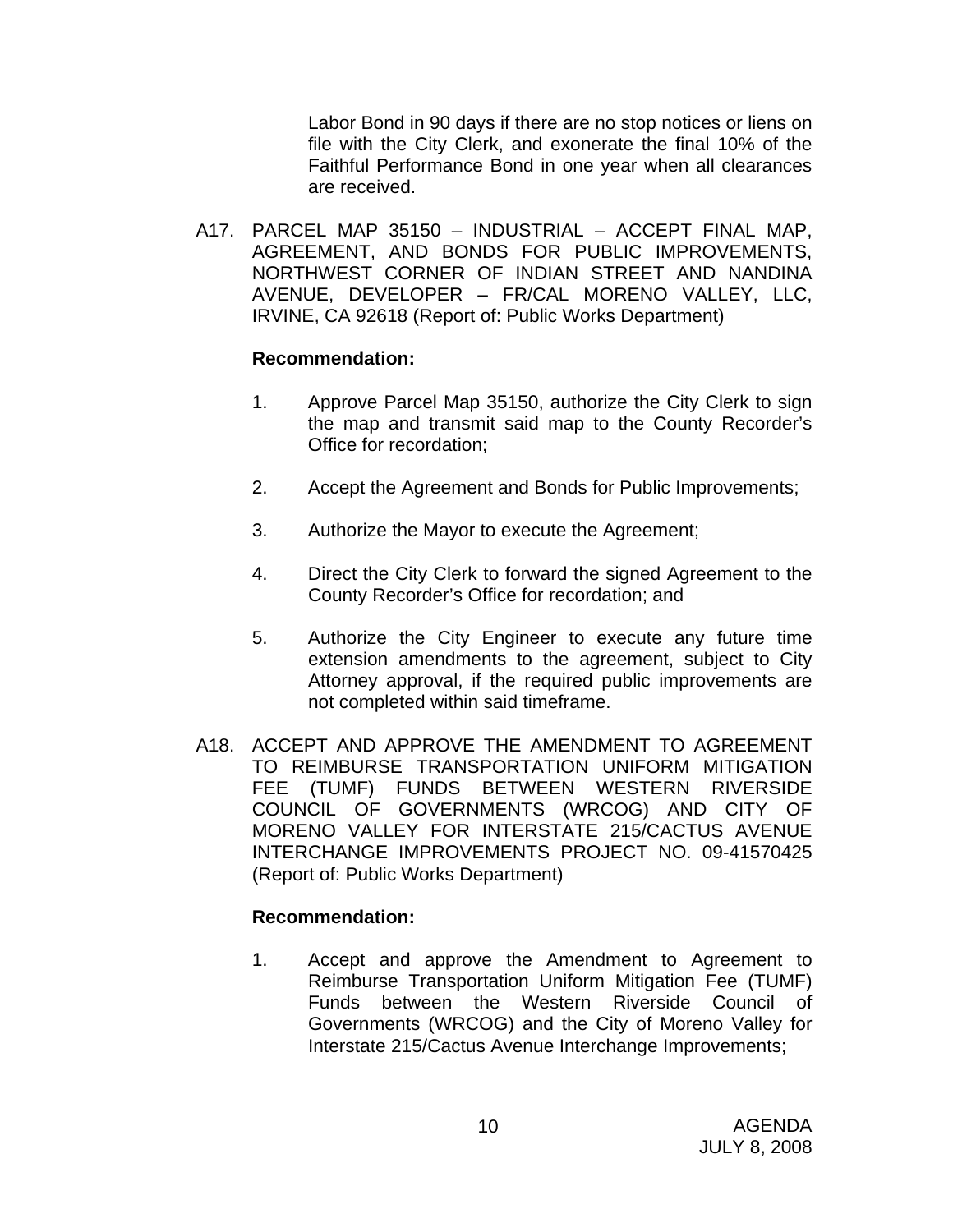- 2. Authorize the Public Works Director/City Engineer to execute the Amendment to Agreement to Reimburse Transportation Uniform Mitigation Fee (TUMF) Funds between Western Riverside Council of Governments (WRCOG) and City of Moreno Valley for Interstate 215/Cactus Avenue Interchange Improvements; and
- 3. Authorize the Public Works Director/City Engineer to execute future amendments to the Agreement to Reimburse Transportation Uniform Mitigation Fee (TUMF) Funds between the Western Riverside Council of Governments (WRCOG) and the City of Moreno Valley for Interstate 215/Cactus Avenue Interchange Improvements.
- A19. APPROVE AND EXECUTE THE AGREEMENT FOR CONVEYANCE OF PROPERTY FOR THE PARTIAL ACQUISITION OF APN 291-171-006 FOR THE DAY STREET IMPROVEMENT PROJECT FROM ALESSANDRO BOULEVARD TO COTTONWOOD AVENUE AND AUTHORIZE THE FINANCE DIRECTOR TO WIRE TRANSFER FUNDS INTO ESCROW (Report of: Public Works Department)

- 1. Approve and execute the Agreement for Conveyance of Property for the partial acquisition of APN 291-171-006; and
- 2. Authorize the Finance Director to wire transfer funds into escrow in the amount of \$9,300 for the partial acquisition of APN 291-171-006.
- A20. SUBSEQUENT MITIGATED NEGATIVE DECLARATION (SMND) FOR LASSELLE STREET ROADWAY WIDENING – JOHN F. KENNEDY DRIVE TO ALESSANDRO BOULEVARD PROJECT NO. 06-50182725 (Report of: Public Works Department)

**Recommendation:** Adopt a Subsequent Mitigated Negative Declaration (SMND) for the Lasselle Street Widening – John F. Kennedy Drive to Alessandro Boulevard, Capital Improvement Project No. 06-50182725

A21. ADOPT A MITIGATED NEGATIVE DECLARATION (MND) FOR HEACOCK STREET ROADWAY IMPROVEMENTS FROM CACTUS AVENUE TO SAN MICHELE ROAD PROJECT NO. 07- 41678825 (Report of: Public Works Department)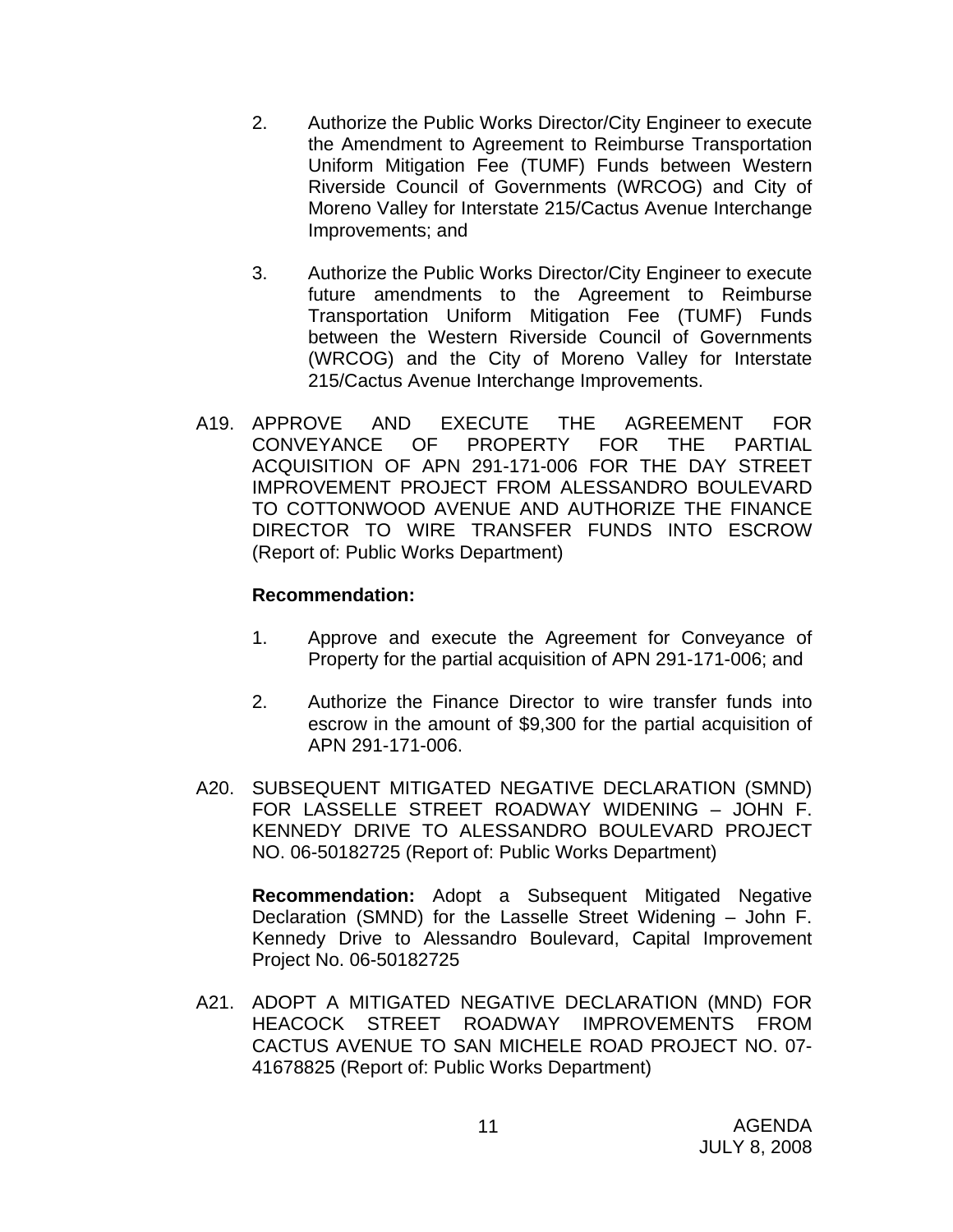**Recommendation:** Adopt a Mitigated Negative Declaration (MND) for Heacock Street Roadway Improvements from Cactus Avenue to San Michele Road Project No. 07-41678825

A22. AGREEMENT FOR PROFESSIONAL CONSULTANT SERVICES FOR THE INDIAN DETENTION BASIN, DRAINAGE IMPROVEMENTS, AND IRONWOOD STREET IMPROVEMENTS FROM HEACOCK STREET TO NITA DRIVE PROJECT NO. 09- 89791726 (Report of: Public Works Department)

- 1. Approve the Agreement for Professional Consultant Services with Lim and Nascimento Engineering Corporation, 618 North Diamond Bar Boulevard, Diamond Bar, California 91765;
- 2. Authorize the City Manager to execute said Agreement for Professional Consultant Services with Lim and Nascimento Engineering Corporation;
- 3. Authorize the issuance of a Purchase Order to Lim and Nascimento Engineering Corporation, in the amount of \$346,830.00 (\$315,300.00 for the proposal amount, plus \$31,530.00 for the 10% contingency) for the Indian Detention Basin, Drainage Improvements, and Ironwood Street Improvements from Heacock Street to Nita Drive (Account No. 879.91726); and
- 4. Authorize the Public Works Director/City Engineer to execute any subsequent related minor Amendments to the Agreement for Professional Consultant Services with Lim and Nascimento Engineering Corporation, up to but not to exceed the Purchase Order contingency authorized amount of \$31,530.00 for the Indian Detention Basin, Drainage Improvements, and Ironwood Street Improvements from Heacock Street to Nita Drive.
- A23. APPROVE AGREEMENT FOR PROFESSIONAL CONSULTANT SERVICES FOR STREET IMPROVEMENTS FOR IRONWOOD AVENUE FROM HEACOCK STREET TO PERRIS BOULEVARD PROJECT NO. 06-50182625-2 (Report of: Public Works Department)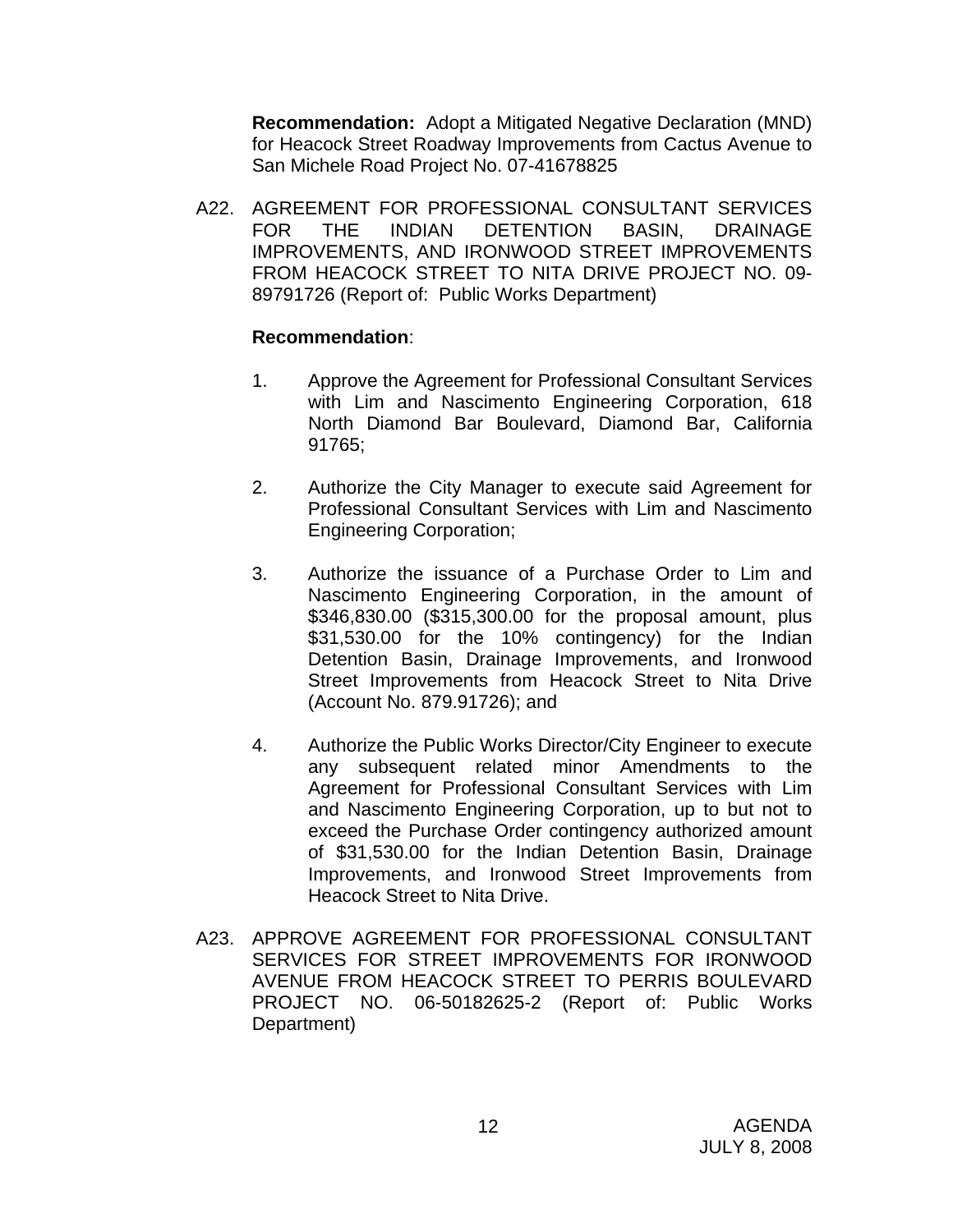- 1. Approve the Agreement for Professional Consultant Services with Lim and Nascimento Engineering Corporation (LAN), 618 North Diamond Bar Boulevard, Diamond Bar, California 91765;
- 2. Authorize the City Manager to execute said Agreement for Professional Consultant Services with LAN;
- 3. Authorize the issuance of a Purchase Order to LAN, in the amount of \$637,230.00 (\$579,300.00 for the proposal amount, plus \$57,930.00 for the 10% contingency) for Ironwood Avenue from Heacock Street to Perris Boulevard (Account No. 415.70227); and
- 4. Authorize the Public Works Director/City Engineer to execute any subsequent related minor Amendments to the Agreement for Professional Consultant Services with LAN, up to but not to exceed the Purchase Order contingency authorized amount of \$57,930.00 for Ironwood Avenue from Heacock Street to Perris Boulevard.
- A24. NOTICE OF COMPLETION AND ACCEPTANCE OF THE CONSTRUCTION FOR THE MAINTENANCE AREA I ANNUAL SLURRY SEAL PROGRAM PROJECT NO. 07-12584830 (Report of: Public Works Department)

- 1. Ratify Contract Change Order No. 1 and Contract Change Order No. 2 (Final);
- 2. Accept the work as complete for the construction of the Maintenance Area I Annual Slurry Seal Program by Roy Allen Slurry Seal, Inc., 11922 Bloomfield Avenue, Santa Fe Springs, CA 90670;
- 3. Direct the City Clerk to record the Notice of Completion within ten (10) days, at the office of the County Recorder of Riverside County, as required by Section 3093 of the California Civil Code;
- 4. Authorize the Director of Finance to release the retention to Roy Allen Slurry Seal, Inc., thirty-five (35) calendar days after the date of recordation of the Notice of Completion, if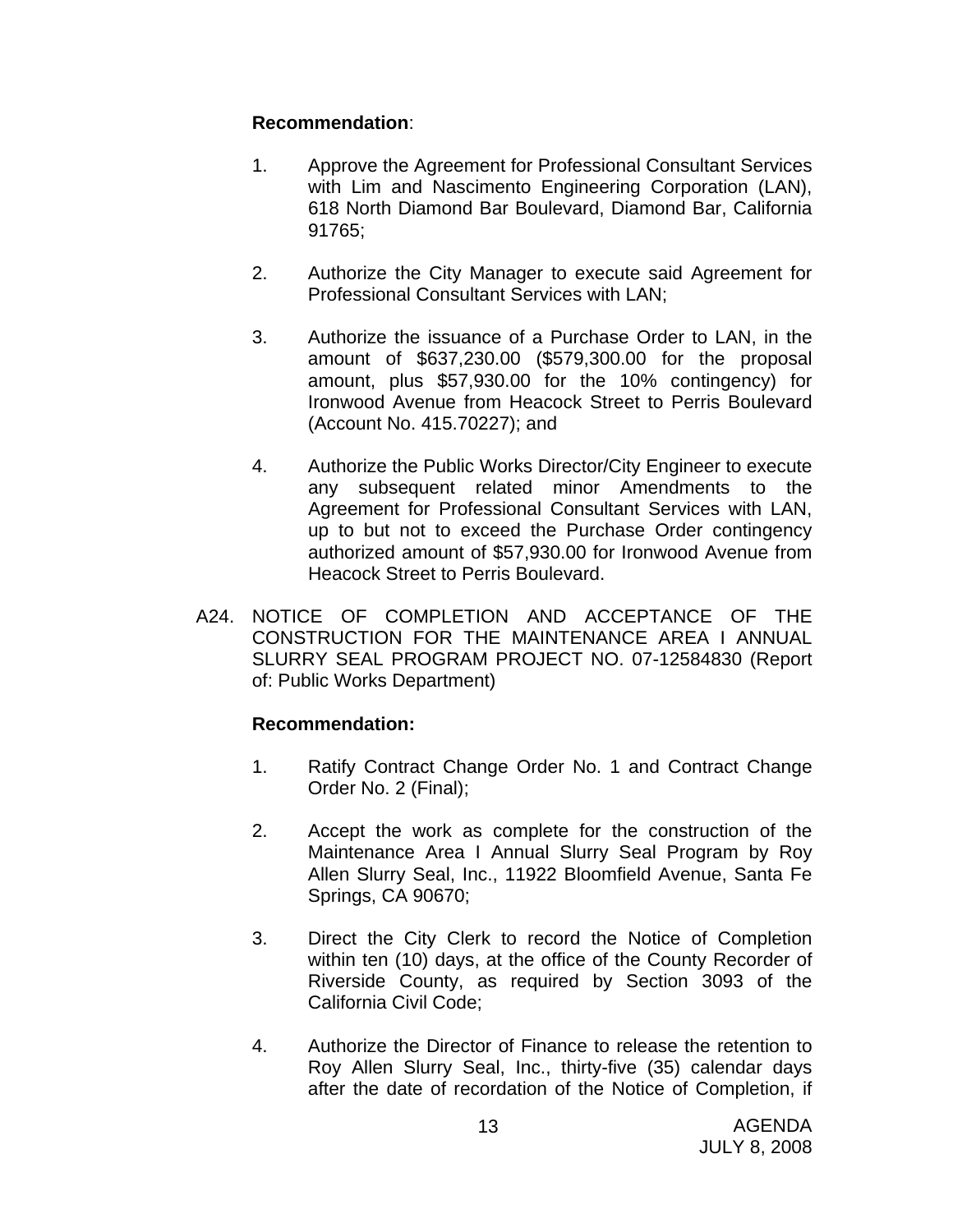no claims are filed against the project;

- 5. Authorize the increase in Purchase Order No. 34471 (Fund No. 125.84830) in the amount of \$8,975.13 to cover the additional work for the Auto Mall Drive; and
- 6. Accept the improvements into the City's maintained road system.
- A25. PARCEL MAP 32326 PHASE II PARTIALLY REDUCE SECURITY AND ADOPT THE RESOLUTION AUTHORIZING ACCEPTANCE OF THE PUBLIC IMPROVEMENTS AS COMPLETE AND ACCEPTING JOY STREET, AND THE PORTION OF ALESSANDRO BOULEVARD, FREDERICK STREET, GRAHAM STREET, GILBERT STREET, HEACOCK STREET, BRODIAEA AVENUE, AND CACTUS AVENUE ASSOCIATED WITH THE PROJECT INTO THE CITY'S MAINTAINED STREET SYSTEM AND AUTHORIZE AMENDMENT TO AGREEMENT FOR PUBLIC IMPROVEMENTS (TIME EXTENSION); DEVELOPER - RIDGE MORENO VALLEY, LLC, A DELAWARE LIMITED LIABILITY COMPANY, DOING BUSINESS IN CALIFORNIA AS RIDGE MORENO VALLEY PROPERTY, LLC, LONG BEACH, CA 90803 (Report of: Public Works Department)

## **Recommendation:**

1. Adopt Resolution No. 2008-90 authorizing the acceptance of the portion of the public improvements for PM 32326 Phase II as complete as indicated by the City Engineer and accepting Joy Street, and the portion of Alessandro Boulevard, Frederick Street, Graham Street, Gilbert Street, Heacock Street, Brodiaea Avenue, and Cactus Avenue associated with the project into the City's maintained street system;

#### Resolution No. 2008-90

A Resolution of the City Council of the City of Moreno Valley, California, Authorizing the Acceptance of the Public Improvements as Complete within Parcel Map 32326 Phase II, and Accepting Joy Street, and the Portion of Alessandro Boulevard, Frederick Street, Graham Street, Gilbert Street, Heacock Street, Brodiaea Avenue, and Cactus Avenue Associated with the Project into the City's Maintained Street System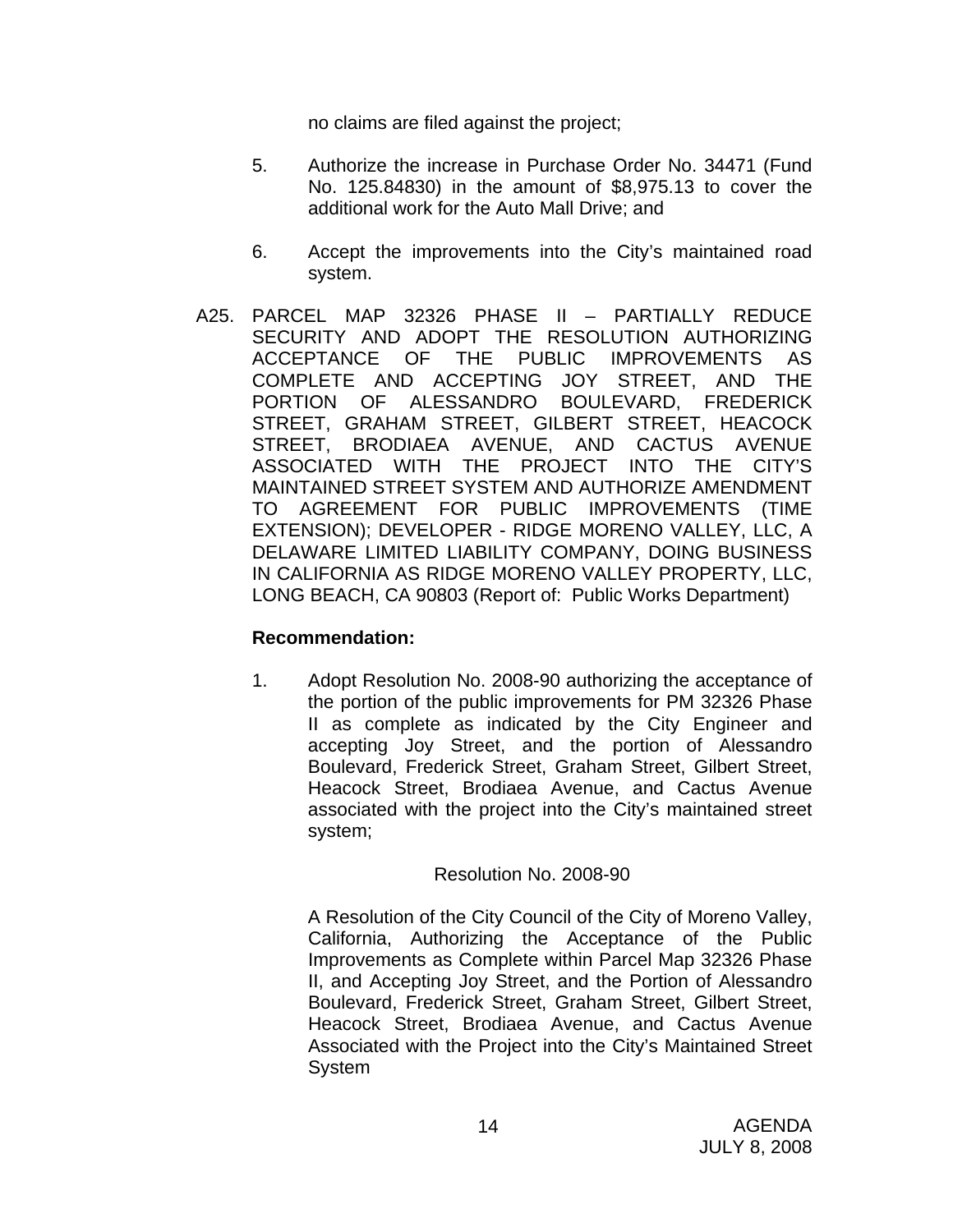- 2. Authorize the City Engineer to execute the partial reduction to the Faithful Performance security, exonerate the portion of the Material and Labor security associated with the completed improvements in 90 days if there are no stop notices or liens on file with the City Clerk, and exonerate the final 10% of the Faithful Performance security in one year when all clearances are received;
- 3. Authorize the City Engineer to execute the reduction of the remaining Faithful Performance security upon completion and approval of the remaining work, release of the remaining Material and Labor security if there are no stop notices or liens on file with the City Clerk, and the exoneration of the final 10% of the Faithful Performance security in one year when all clearances are received;
- 4. Authorize the City Engineer to execute the Amendment to Agreement for Public Improvements for Parcel Map 32326 Phase II;
- 5. Instruct the City Clerk to forward the completed Amendment to Agreement for Public Improvements to the County Recorder's Office for recordation; and
- 6. Authorize the City Engineer to execute any future time extension amendments to the agreement, subject to City Attorney approval, if the required public improvements are not completed within said timeframe.
- A26. AGREEMENT FOR DESIGN PROFESSIONAL CONSULTANT SERVICES FOR 2008 PAVEMENT RESURFACING PROJECT NO. 08-12556330 (Report of: Public Works Department**)**

- 1. Approve the Agreement for Professional Consultant Services to VA Consulting, Inc. (VAC), 255 E. Rincon Street, Suite 323, Corona, CA 92879, to provide design services for the 2008 Pavement Resurfacing Project;
- 2. Authorize the City Manager to execute the Agreement for Professional Consultant Services with VAC;
- 3. Authorize the issuance of a Purchase Order to VAC, in the amount of \$299,670.00 (\$272,427.00 for the proposal amount plus \$27,243.00 for the 10% contingency) when the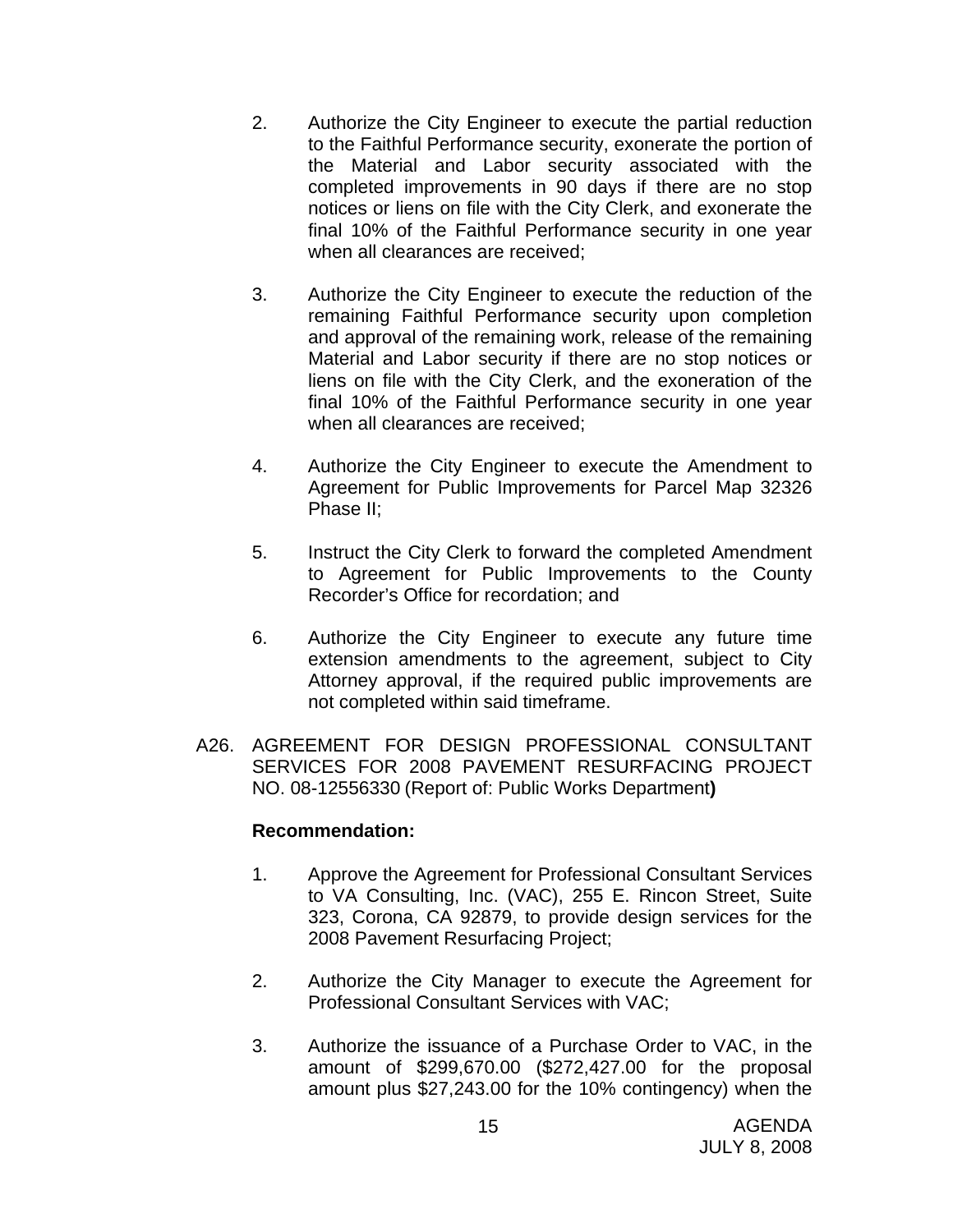agreement has been signed by all parties; and

- 4. Authorize the Public Works Director/City Engineer to execute any subsequent related minor amendments to the Agreement for Professional Consultant Services with VAC, up to but not exceeding the Purchase Order contingency authorization in the amount of \$27,243.00, subject to approval of City Attorney.
- A27. NOTICE OF COMPLETION AND ACCEPTANCE OF THE STREET IMPROVEMENT PROGRAM BENCLIFF AVENUE, TACOMA DRIVE, KIMBERLY AVENUE, MALTBY AVENUE, AND CAMPBELL AVENUE PROJECT NO. 02-12185520 (Report of: Public Works Department)

#### **Recommendation:**

- 1. Accept the work as complete for the Street Improvement Program Bencliff Avenue, Tacoma Drive, Kimberly Avenue, Maltby Avenue and Campbell Avenue, constructed by Grand Pacific Contractors Inc., 680 N. Cota Street, Corona, CA 92880;
- 2. Direct the City Clerk to record the Notice of Completion within ten (10) calendar days at the office of the County Recorder of Riverside County, as required by Section 3093 of the California Civil Code;
- 3. Authorize the Director of Finance to release the retention to Grand Pacific Contractors Inc., thirty-five (35) calendar days after the date of recordation of the Notice of Completion, if no claims are filed against the project; and
- 4. Accept the improvements into the City's maintained road system.
- A28. AGREEMENT FOR PROFESSIONAL CONSULTANT SERVICES WITH NORRIS-REPKE, INC. (Report of: Public Works Department)

- 1. Approve the "Agreement for Professional Consultant Services" with Norris-Repke, Inc. (Norris-Repke), 400 North Tustin Avenue, Suite 230, Santa Ana, CA 92705 to provide Professional Consultant Services;
- AGENDA JULY 8, 2008 16 2. Authorize the City Manager to execute the "Agreement for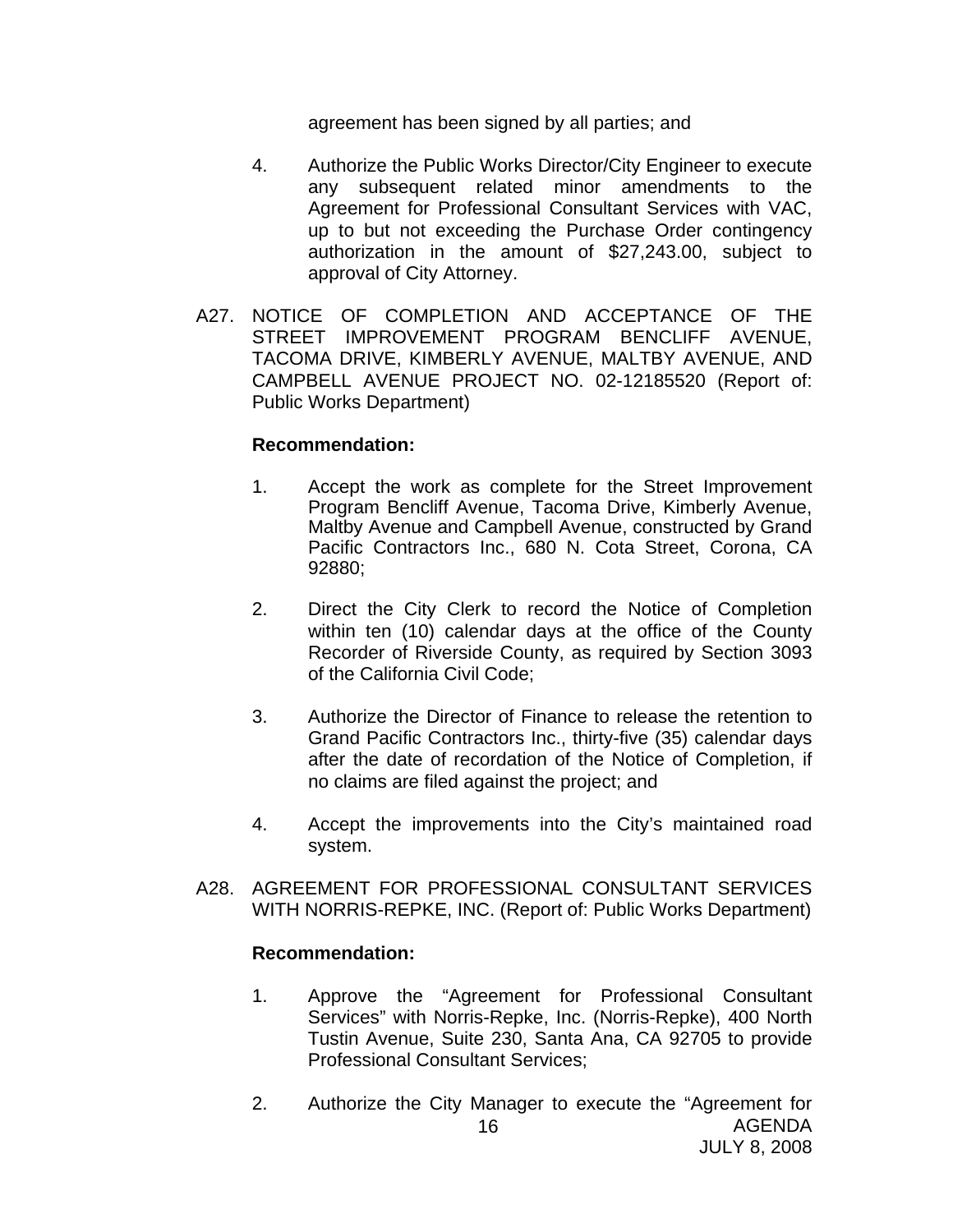Professional Consultant Services" with Norris-Repke; and

- 3. Authorize a Purchase Order to Norris-Repke in the amount of \$350,000.00 when the "Agreement for Professional Consultant Services" has been signed by all parties (Account No. 125.67423).
- A29. AUTHORIZATION TO AWARD AGREEMENT FOR DESIGN PROFESSIONAL CONSULTANT SERVICES FOR HEACOCK STREET BRIDGE REPLACEMENT AT PERRIS VALLEY STORM DRAIN LATERAL "A". PROJECT NO. 06-12566825 **(**Report of: Public Works Department)

- 1. Approve the "Agreement for Design Professional Consultant Services" to provide Project Approval/Environmental Document (PA/ED), preparation of Plans, Specifications and Estimates (PS&E) for final design, and provide construction support services for the Heacock Street Bridge Replacement at Perris Valley Storm Drain Lateral "A", with VA Consulting, Inc. (VAC), Inland Empire Division, 255 E. Rincon Street, Suite 323, Corona, CA;
- 2. Authorize the City Manager to execute said Agreement with VAC;
- 3. Authorize the issuance of a Purchase Order to VAC in the amount of \$432,786 (\$393,442 proposal amount plus 10% contingency amount of \$39,344) funded from Account No. 125.66825 when the agreement has been signed by all parties; and
- 4. Authorize the Public Works Director/City Engineer to execute any subsequent related amendments to the "Agreement for Design Professional Consultant Services" with VAC, up to but not to exceed the Purchase Order contingency amount of \$39,344, subject to approval of City Attorney.
- A30. TRACTS 27251 AND 27251-1 SINGLE FAMILY RESIDENTIAL ACCEPT SUBSTITUTION AGREEMENTS AND BONDS FOR PUBLIC IMPROVEMENTS, EAST SIDE OF MORRISON STREET BETWEEN FIR AVENUE AND EUCALYPTUS AVENUE, SUBDIVIDER - RICHLAND PALMDALE DEVELOPERS, LLC, A DELAWARE LIMITED LIABILITY COMPANY, 4100 NEWPORT PLACE, SUITE 800, NEWPORT BEACH, CA 92660 (Report of: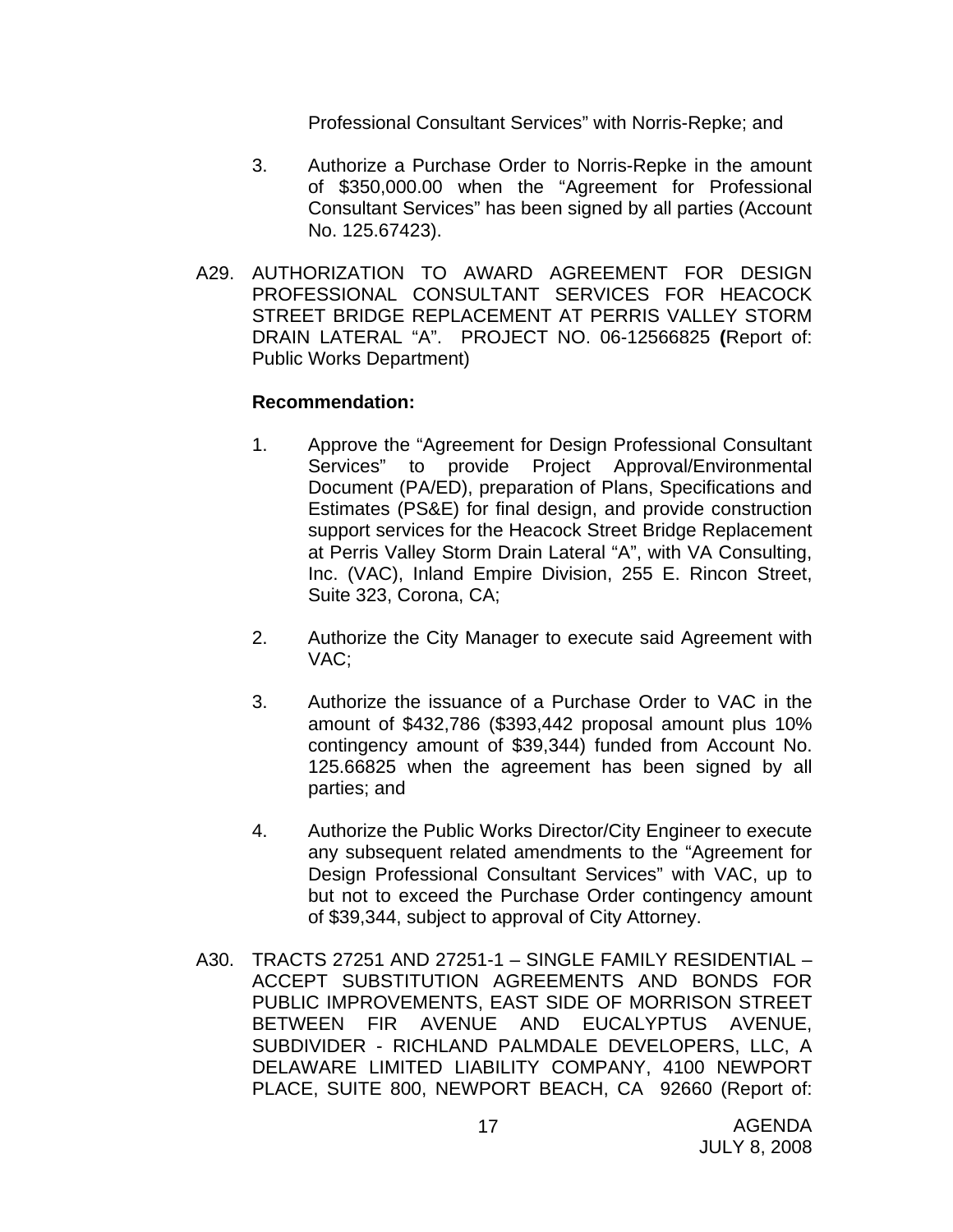Public Works Department)

## **Recommendation:**

- 1. Accept the substitution of the Agreements for Public Improvements and bonds for Tracts 27251 and 27251-1;
- 2. Authorize the Mayor to execute the agreements;
- 3. Direct the City Clerk to forward the signed agreements to the County Recorder's Office for recordation;
- 4. Authorize the City Engineer to exonerate the Faithful Performance Bonds and Material and Labor Bonds previously submitted by Richmond American Homes of California, Inc., upon acceptance of the substitution agreements and bonds; and
- 5. Authorize the City Engineer to execute any future time extension amendments to the agreements, subject to City Attorney approval, if the required public improvements are not completed within said timeframe.
- A31. ADOPTION OF RESOLUTION APPROVING THE CITY OF MORENO VALLEY AS A PARTICIPANT IN THE RIVERSIDE COUNTY MORTGAGE CREDIT CERTIFICATE (MCC) PROGRAM (Report of: Economic Development Department)

**Recommendation:** Adopt Resolution 2008-91 authorizing the city's participation in Riverside County's Mortgage Credit Certificate Program.

Resolution No. 2008-91

A Resolution of the City Council of the City of Moreno Valley, California, Approving the City of Moreno Valley as a Participant in the Riverside County Mortgage Credit Certificate Program.

A32. THE ECONOMIC RECOVERY COALITION LEGISLATIVE POLICY AGENDA (Report of: Economic Development Department)

**Recommendation:** That the City Council of the City of Moreno Valley adopt Resolution No. 2008-92 supporting the Economic Recovery Coalition Legislative Policy Agenda.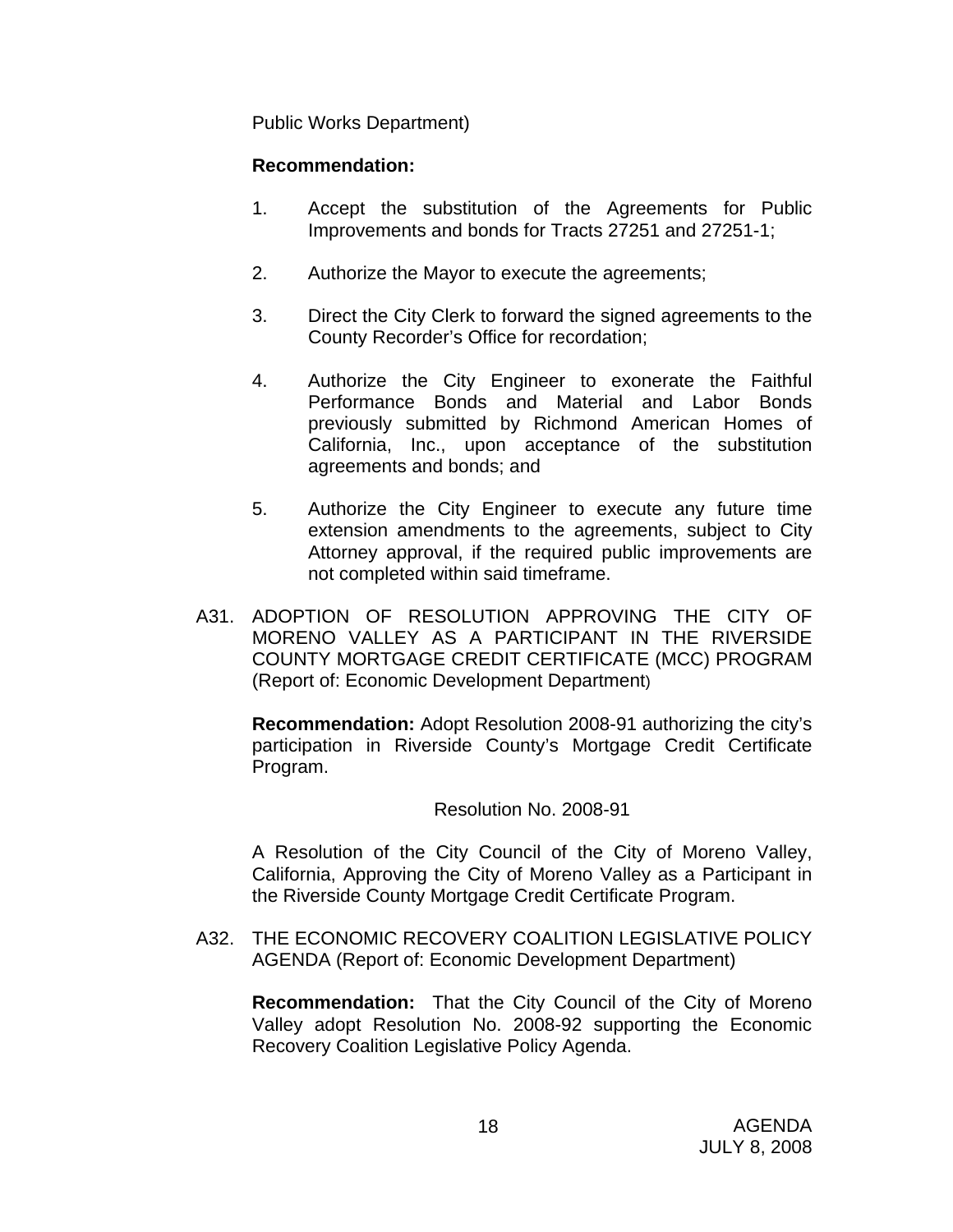#### Resolution No. 2008-92

 A Resolution of the City Council of the City of Moreno Valley, California, Supporting the Economic Recovery Coalition Legislative Policy Agenda.

A33. CALIFORNIA OFFICE OF TRAFFIC SAFETY "SOBRIETY CHECKPOINT MINI-GRANT PROGRAM FOR LOCAL LAW ENFORCEMENT AGENCIES" GRANT (Report of: Police Department)

**Recommendation:** Approve the grant application and authorize acceptance (if granted) of the California Office of Traffic Safety (OTS) "Sobriety Checkpoint Mini-Grant Program for Local Law Enforcement Agencies" in the amount of \$115,092.88 for a twelvemonth period beginning October 1, 2008, and ending September 8, 2009.

A34. AFTER-THE-FACT RATIFICATION TO RESCIND THE AWARD TO THUNDER/WORKS ENGINEERING FOR THE INTERIOR BUILD-OUT OF THE RAID VAN AND SUBSEQUENTLY AWARD TO WOODCREST VEHICLE CENTER (Report of: Police Department)

#### **Recommendation:**

- 1. Rescind the award to ThunderWorks Mobile Engineering of Santee, CA. in the amount of \$9,000; and
- 2. Ratify the award and purchase order in the amount of \$8,577.12 to Woodcrest Vehicle Center of Riverside, CA. for the rear interior build-out of the RAID Van.
- A35. RELOCATION OF EXISTING SOUTHERN CALIFORNIA GAS COMPANY (SCG) FACILITIES FOR LASSELLE STREET ROADWAY WIDENING – JOHN F. KENNEDY DRIVE TO ALESSANDRO BOULEVARD, PROJECT NO. 06-50182725 (Report of: Public Works Department)

#### **Recommendation:**

1. Authorize the City Manager to execute an agreement with Southern California Gas Company (SCG) related to relocation of existing SCG Facilities for the widening of Lasselle Street from John F. Kennedy Drive to Alessandro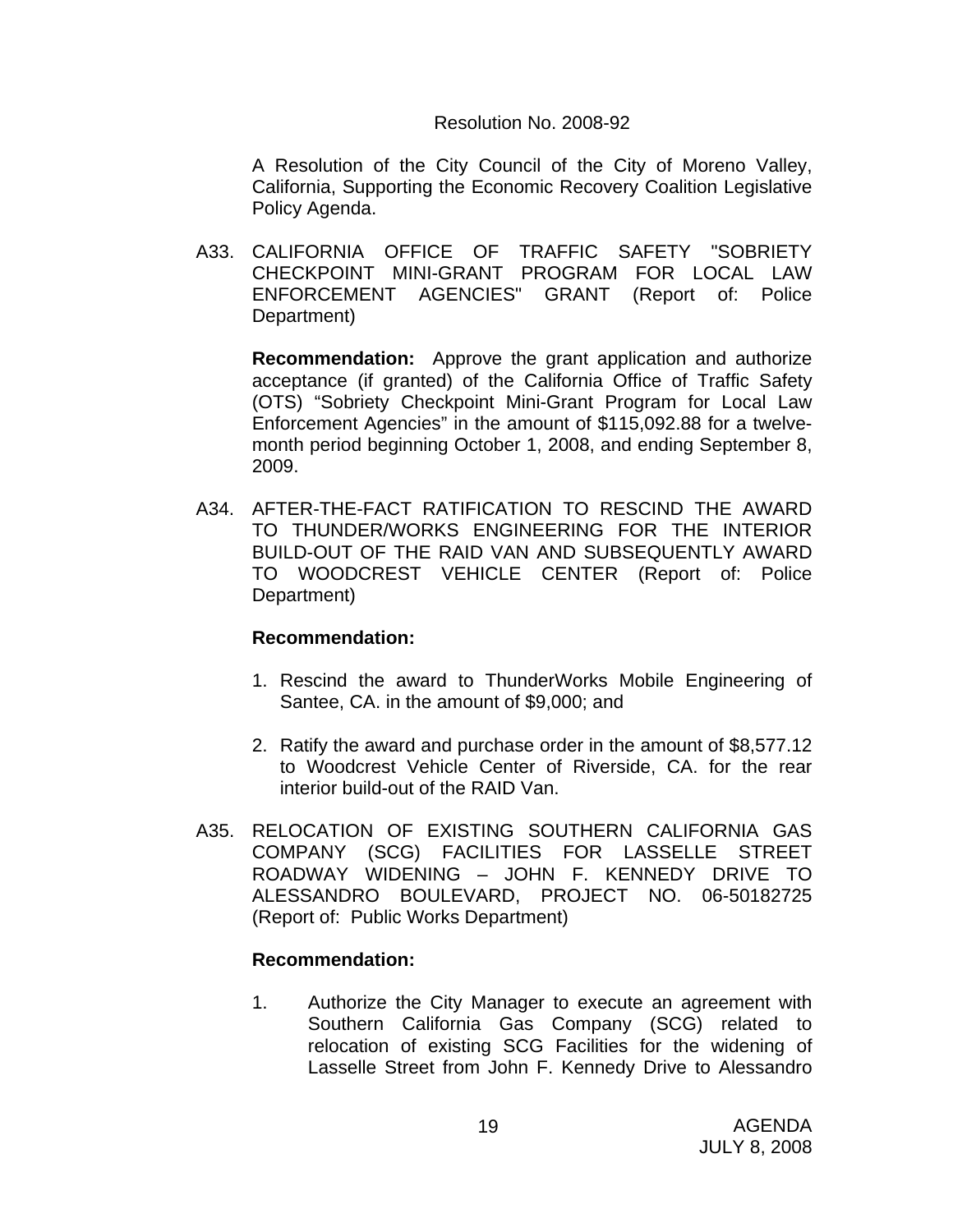Boulevard, Capital Improvement Project No. 06-50182725, subject to approval of the City Attorney; and

- 2. Authorize a Purchase Order to Southern California Gas Company (SCG) in the amount of \$505,066 from Fund 501.82725 when the agreement with Southern California Gas Company (SCG) related to relocation of existing SCG Facilities for the widening of Lasselle Street from John F. Kennedy Drive to Alessandro Boulevard, Capital Improvement Project No. 06-50182725, has been signed by all parties.
- A36. 2<sup>nd</sup> ANNUAL REVIEW (P08-049) OF THE AQUABELLA DEVELOPMENT AGREEMENT, A DEVELOPMENT AGREEMENT BY AND BETWEEN THE CITY OF MORENO VALLEY AND MORENO VALLEY PROPERTIES, LP (Report of: Community Development Department)

 **Recommendation:** That the City Council determine that the property owner has complied in good faith with the terms, obligations and conditions of the Aquabella Development Agreement.

A37. AGREEMENT FOR PROFESSIONAL CONSULTANT SERVICES WITH SA ASSOCIATES (Report of: Public Works Department)

#### **Recommendation:**

- 1. Approve the "Agreement for Professional Consultant Services" with SA Associates, 1130 W. Huntington Drive, Unit 12, Arcadia, CA 91007 to provide Professional Consultant Services;
- 2. Authorize the City Manager to execute the "Agreement for Professional Consultant Services" with SA Associates; and
- 3. Authorize a Purchase Order to SA Associates in the amount of \$350,000.00 when the "Agreement for Professional Consultant Services" has been signed by all parties (Account No. 501.82527).

#### **B. CONSENT CALENDAR** - **COMMUNITY SERVICES DISTRICT**

- B1. ORDINANCES READING BY TITLE ONLY Recommendation: Waive reading of all Ordinances.
- AGENDA JULY 8, 2008 20 B2. MINUTES - REGULAR MEETING OF JUNE 24, 2008 (Report of: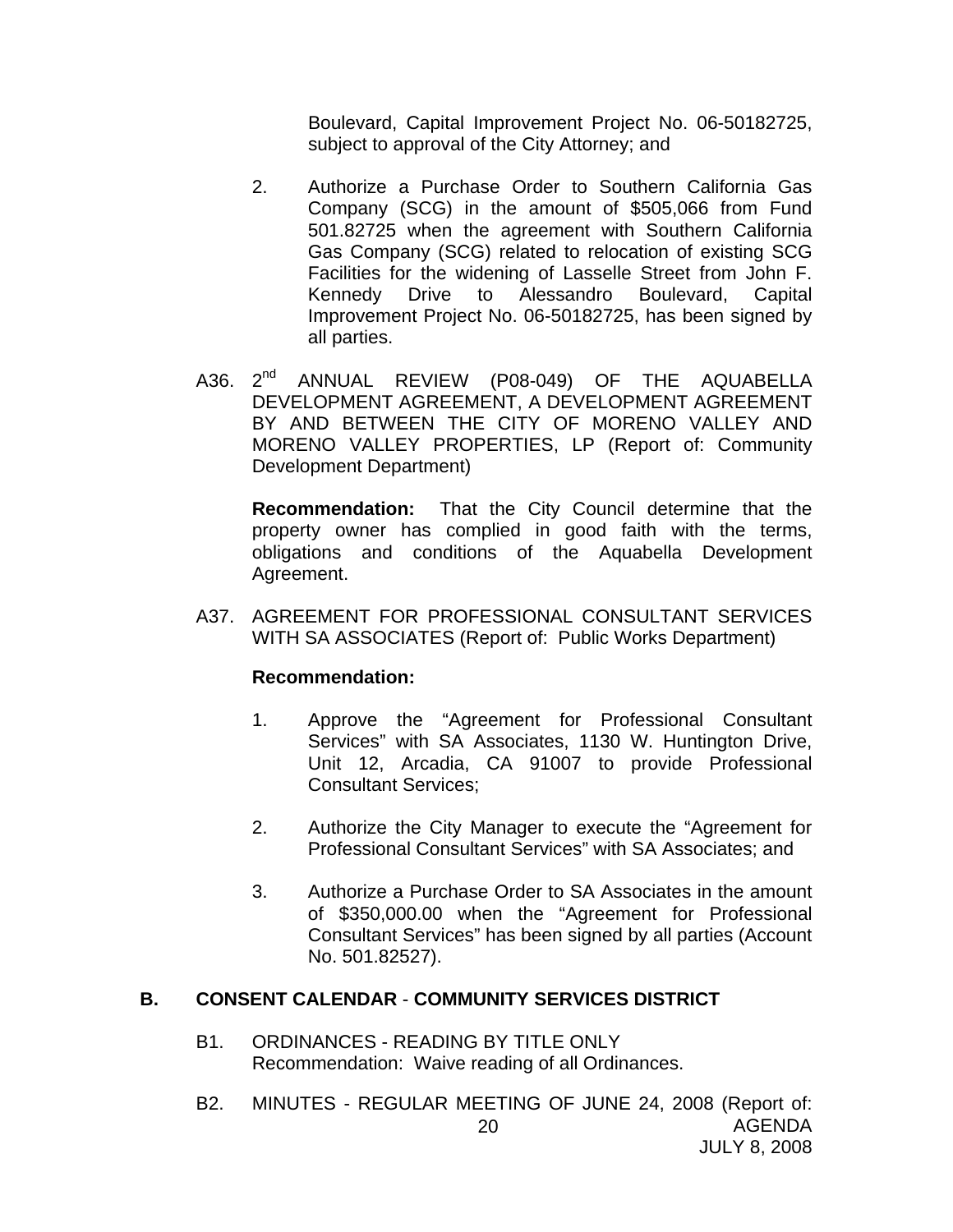City Clerk's Department)

**Recommendation:** Approve as submitted.

B3. APPROVE RESOLUTION AND FILING OF GRANT APPLICATION FOR GRANT FUNDS FROM THE RECREATIONAL TRAILS PROGRAM, 2008 GRANT CYCLE (Report of: Parks & Community Services Department)

#### **Recommendation:**

- 1. Approve the filing of an application for grant funds in the amount of SIX HUNDRED FIFTY THOUSAND AND NO/100 DOLLARS (\$650,000.00) to be funded from the Recreational Trails Program, 2008 grant cycle; and
- 2. Adopt Resolution No. CSD 2008-19 to certify the approval of the governing board to enter into this transaction with the California Department of Parks and Recreation for the purpose of applying for grant funding from the Recreational Trails Program, 2008 grant cycle and to authorize the designated personnel, as shown on the Resolution, to sign contract documents for Fiscal Years 2008/2009 through 2009/2010.

## Resolution No. CSD 2008-19

A Resolution of the Community Services District of the City of Moreno Valley, California, Approving the Application for Grant Funds from the Recreational Trails Program

B4. ACCEPTANCE OF GRANT MONIES FROM THE CALIFORNIA DEPARTMENT OF EDUCATION, CHILD DEVELOPMENT SERVICES, FOR CHILD CARE SERVICES AND ADOPTION OF THE RESOLUTION TO CERTIFY THE APPROVAL OF THE GOVERNING BOARD (Report of: Parks and Community Services Department)

## **Recommendation:**

1. Authorize the acceptance of grant money in the amount of \$755,308 for Fiscal Year (FY) 2008/2009 from the California Department of Education, Child Development Division, for the purpose of providing school age child care and development services; and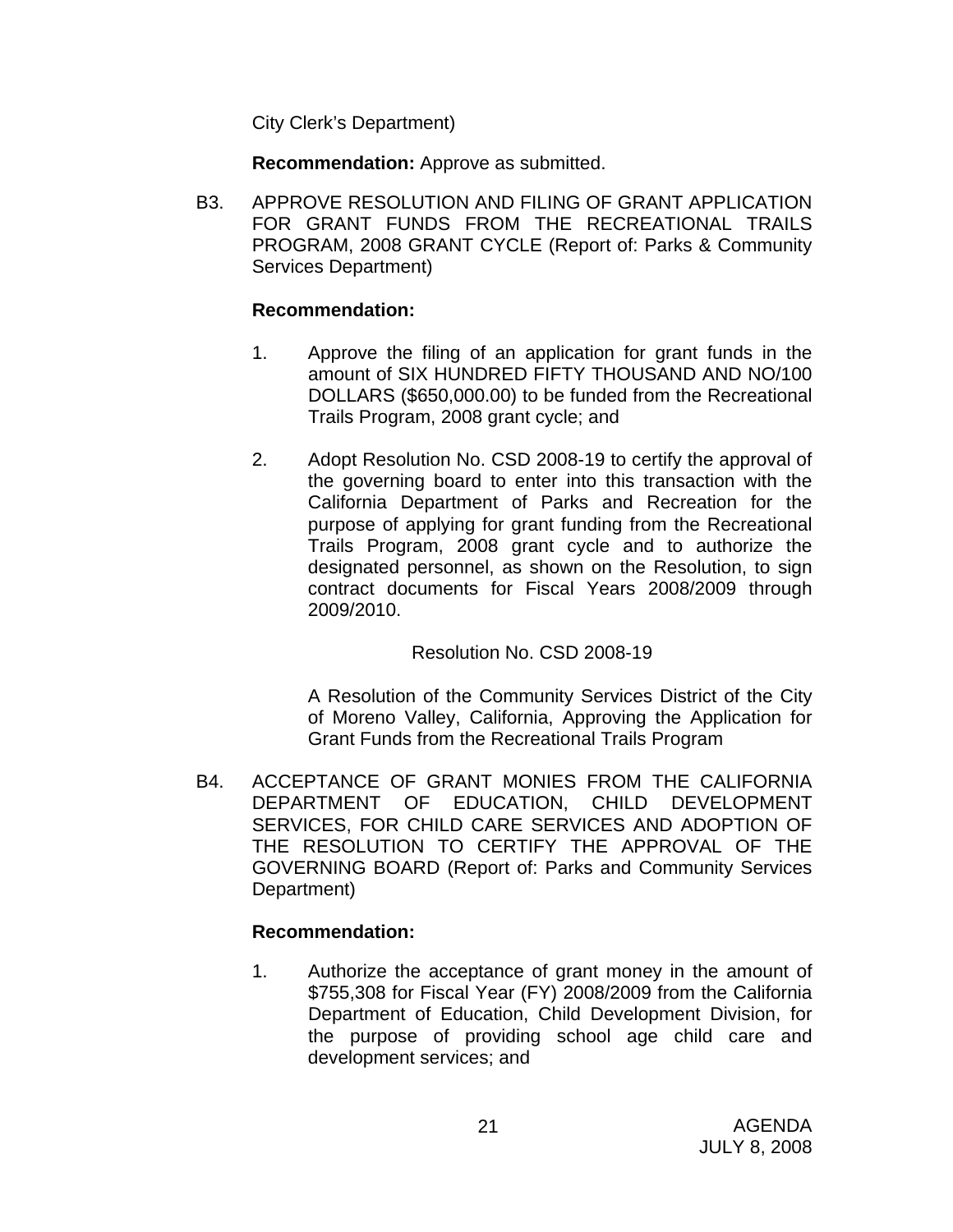2. Adopt Resolution No. CSD 2008-20 to certify the approval of the governing board to enter into this transaction with the California Department of Education for the purpose of providing child care and development services and to authorize the designated personnel, as shown on the resolution, to sign contract documents for FY 2008/2009.

#### Resolution No. CSD 2008-20

A Resolution of the Moreno Valley Community Services District of the City of Moreno Valley, California, Certifying the Approval of the Governing Board to Enter into a Transaction with the California Department of Education for the Purpose of Providing Child Care and Development Services and to Authorize Designated Personnel to Sign Contract Documents for FY 2008/09

## **C. CONSENT CALENDAR** - **COMMUNITY REDEVELOPMENT AGENCY**

- C1. ORDINANCES READING BY TITLE ONLY Recommendation: Waive reading of all Ordinances.
- C2. MINUTES REGULAR MEETING OF JUNE 24, 2008 (Report of: City Clerk's Department)

**Recommendation:** Approve as submitted.

C3. RANCHO DORADO APARTMENTS (PHASES 1 AND 2) RESOLUTIONS FOR CONDITIONAL FINANCING ASSISTANCE (Report of: Economic Development Department)

## **Recommendation:**

1. The Redevelopment Agency Board adopts Resolution RDA 2008-11, a resolution of the Community Redevelopment Agency of the City of Moreno Valley regarding assistance to Phase 1 of the Rancho Dorado Apartments proposed by Palm Desert Development Company, Inc.; and

#### Resolution No. RDA 2008-11

A Resolution of the Community Redevelopment Agency of the City of Moreno Valley Supporting the Phase I of the Rancho Dorado Apartments Housing Development and Affirming its Intention to Provide Assistance to MV Rancho Dorado Limited Partnership, a Subsidiary of Palm Desert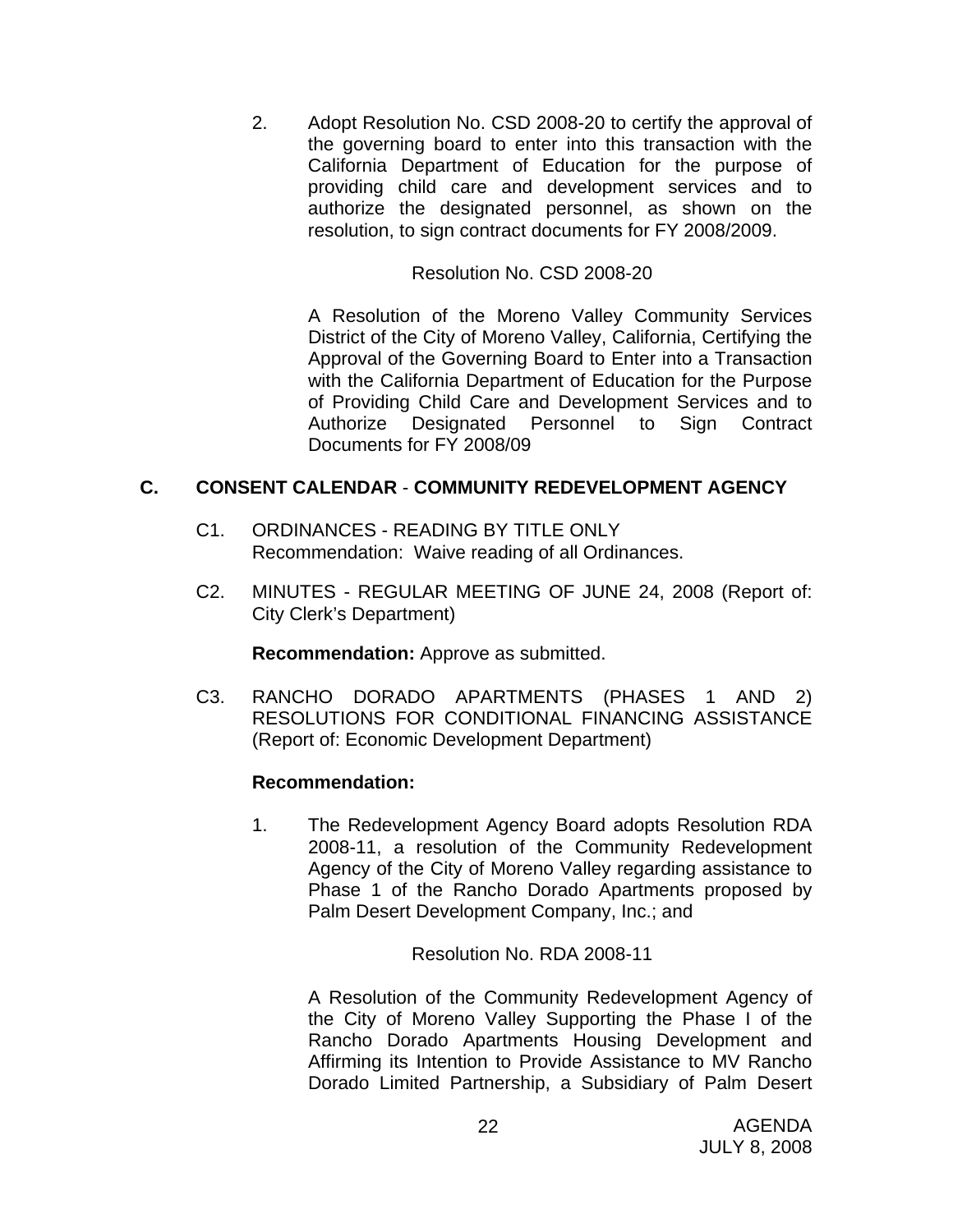Development Company, Inc.

2. The Redevelopment Agency Board adopts Resolution RDA 2008-12, a resolution of the Community Redevelopment Agency of the City of Moreno Valley regarding assistance to Phase 2 of the Rancho Dorado Apartments proposed by Palm Desert Development Company, Inc.

Resolution No. RDA 2008-12

A Resolution of the Community Redevelopment Agency of the City of Moreno Valley Supporting the Phase 2 of the Rancho Dorado Apartments Housing Development and Affirming its Intention to Provide Assistance to MV Rancho Dorado II Limited Partnership, a Subsidiary of Palm Desert Development Company, Inc.

## **D. CONSENT CALENDAR** - **BOARD OF LIBRARY TRUSTEES**

- D1. ORDINANCES READING BY TITLE ONLY Recommendation: Waive reading of all Ordinances.
- D2. MINUTES REGULAR MEETING OF JUNE 24, 2008 (Report of: City Clerk's Department)

**Recommendation:** Approve as submitted.

## **E. PUBLIC HEARINGS**

Questions or comments from the public on a Public Hearing matter are limited to five minutes per individual and must pertain to the subject under consideration. Those wishing to speak should complete and submit a GOLDENROD speaker slip to the Bailiff.

E1. PUBLIC HEARING REGARDING MAIL BALLOT PROCEEDING FOR CSD ZONE B TO INCLUDE IVY AND VALLEY VIEW LANES INTO THE COMMUNITY SERVICES DISTRICT ZONE B (RESIDENTIAL STREET LIGHTING) PROGRAM (Report of: Public Works Department)

 **Recommendation:** That the Mayor and Members of the City of Moreno Valley City Council, in their respective capacities as President and Members of the Board of Directors of the Moreno Valley CSD ("Board"), after conducting the public hearing to accept public comment: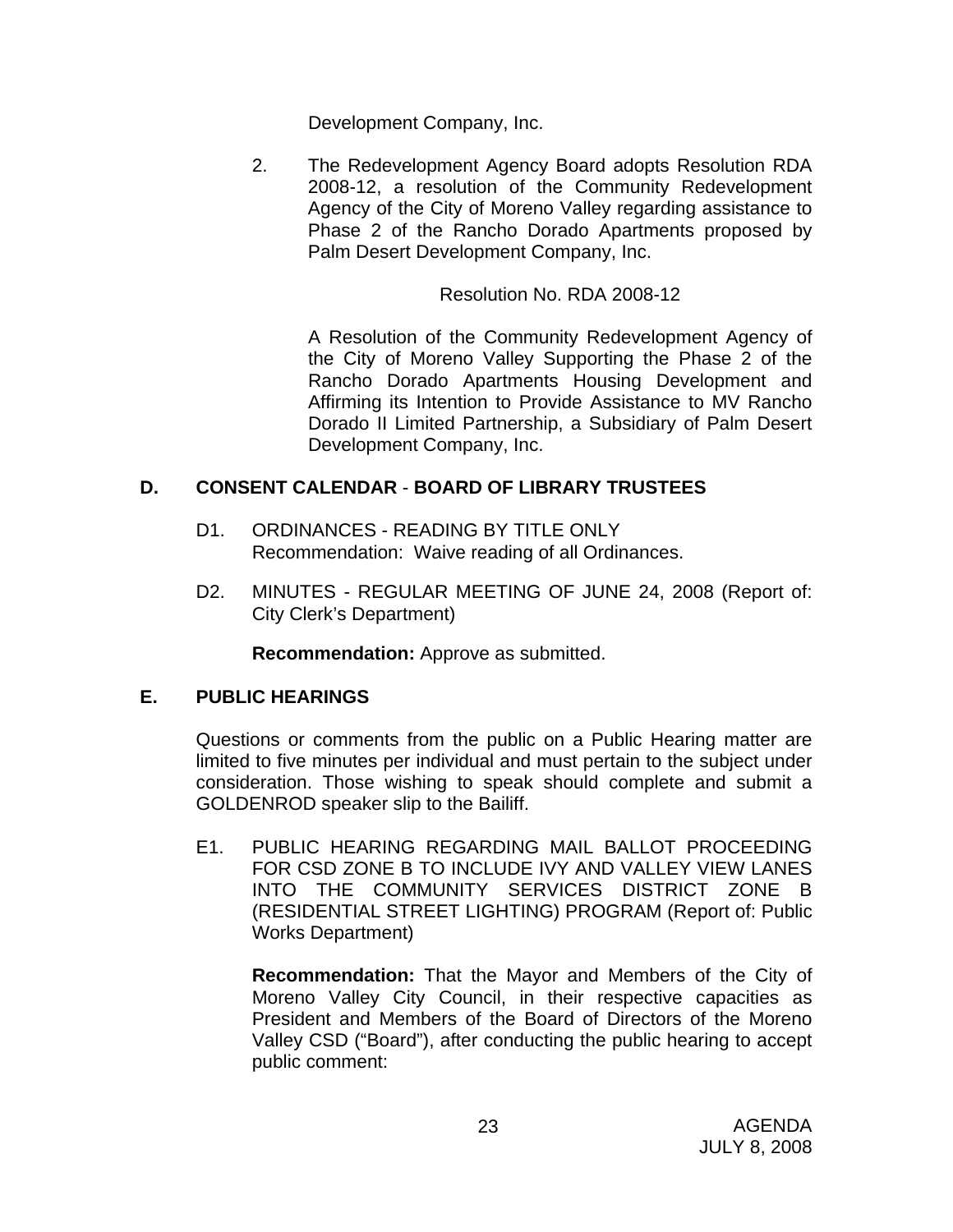- 1. Tabulate the CSD Zone B ballots for Ivy and Valley View Lanes;
- 2. Verify and accept the results of the mail ballot proceeding as identified on the Official Tally Sheet and APN listing;
- 3. Receive and file with the City Clerk's office the accepted Official Tally Sheet and APN listing; and
- 4. If approved, authorize the installation of eight (8) mast arm streetlights as proposed along Ivy Lane and portions of Valley View Lane and impose the CSD Zone B (Residential Street Lighting) program annual parcel charge.
- E2. PUBLIC HEARING REGARDING MAIL BALLOT PROCEEDINGS FOR HAMPTON INN AND SUITES – APN 291-660-021 – BALLOTED ITEM: NPDES COMMERCIAL/INDUSTRIAL REGULATORY RATE; AND PALM DESERT DEVELOPMENT APARTMENTS – APN 486-070-007 – BALLOTED ITEMS: NPDES MAXIMUM COMMERCIAL/INDUSTRIAL REGULATORY RATE AND CSD ZONE M (COMMERCIAL, INDUSTRIAL, AND MULTIFAMILY IMPROVED MEDIAN MAINTENANCE) (Report of: Public Works Department)

**Recommendation:** That the Mayor and Members of the City of Moreno Valley City Council, after conducting the public hearing:

- a. Direct the City Clerk to tabulate the National Pollutant Discharge Elimination System (NPDES) ballots for Hampton Inn and Suites – APN 291-660-021 and Palm Desert Development Apartments – APN 486- 070-007;
- b. Verify and accept the results of the mail ballot proceedings as identified on the Official Tally Sheet and APN listing;
- c. Receive and file with the City Clerk's office the accepted Official Tally Sheet and APN listing; and
- d. If approved, authorize and impose the applicable NPDES maximum regulatory rate to Hampton Inn and Suites and Palm Desert Development Apartments.
- 2. That the President and Members of the Board of Directors of the Moreno Valley CSD ("CSD Board"), after conducting the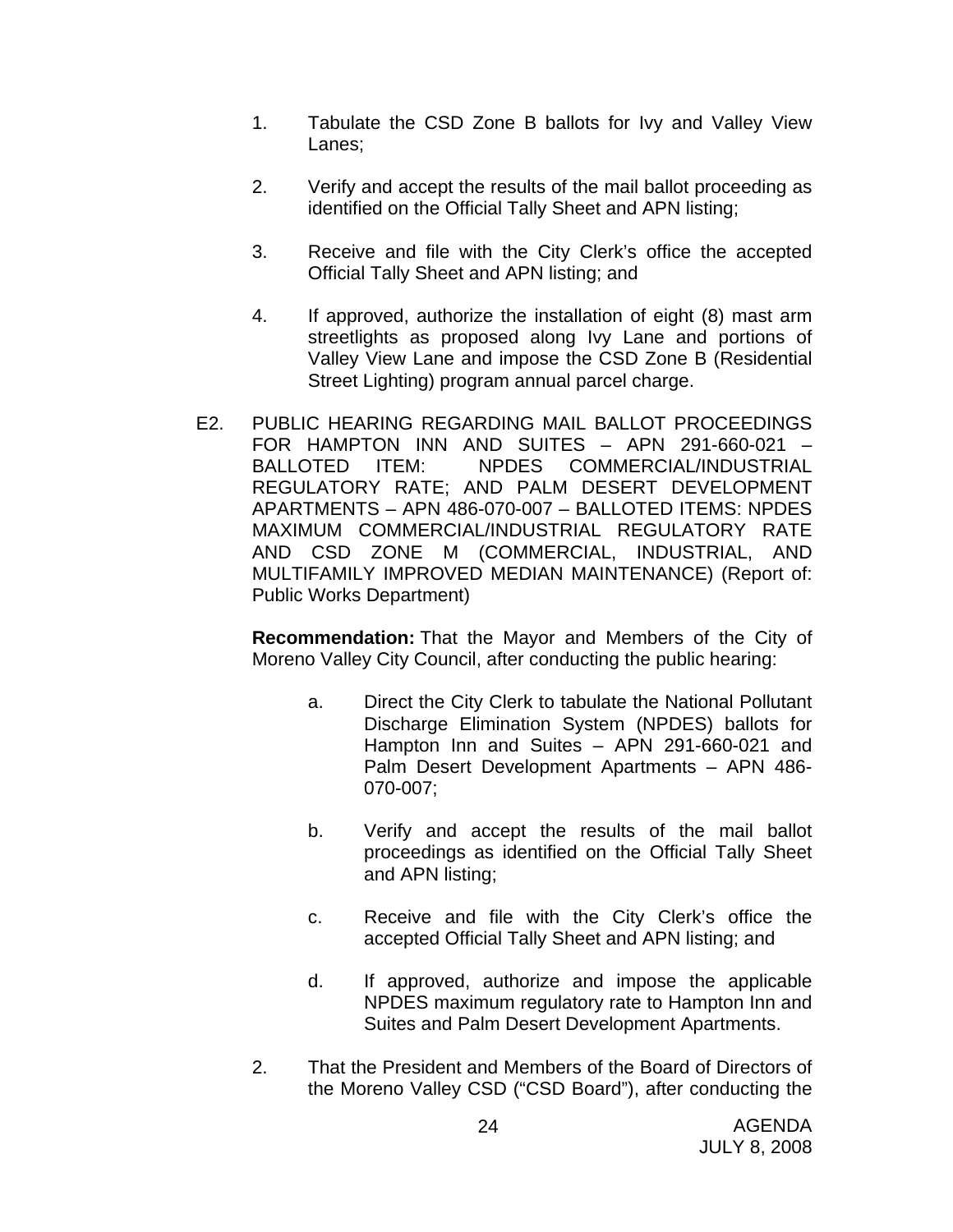public hearing:

- a. Direct the Secretary to the CSD Board ("City Clerk") to tabulate the CSD Zone M ballots for Palm Desert Development Apartments – APN 486-070-007;
- b. Verify and accept the result of the mail ballot proceeding as identified on the Official Tally Sheet and APN listing;
- c. Receive and file with the City Clerk's office the accepted Official Tally Sheet and APN listing; and
- d. If approved, authorize and impose the CSD Zone M (Commercial, Industrial, and Multifamily Improved Median Maintenance) annual charge for Palm Desert Development Apartments.
- E3. A PUBLIC HEARING FOR A CHANGE OF ZONE (PA08-0046) FROM BUSINESS PARK MIXED TO INDUSTRIAL ON 3 ACRES LOCATED ON THE NORTH WEST CORNER OF CACTUS AVENUE AND COMMERCE CENTER DRIVE (Report of: Community Development Department)

#### **Recommendation:** That the City Council

- 1. Adopt a Negative Declaration for application PA08-0046 (Change of Zone). The project will not result in a significant effect on the environment; and
- 2. Approve Ordinance No. 779 approving a Zone Change (PA08-0046) from Business Park Mixed (BPX) Use to Industrial (I), based on the findings in the Ordinance, and the revised Zoning Atlas page to the ordinance as Exhibit A.

#### Ordinance No. 779

An Ordinance of the City Council of the City of Moreno Valley, California, Approving PA08-0046 (Zone Change) to Change the Land Use District for Approximately 3.0 Acres Consisting of Assessor Parcel Number 297-130-060, 297- 130-061, 297-130-062 from the Business Park Mixed (BPX) Land Use District to the Industrial (1)

E4. A PUBLIC HEARING FOR AN INDUSTRIAL COMPLEX (PA07- 0079 AND PA07-0093) WITH TWO BUILDINGS (796,171 SQ FT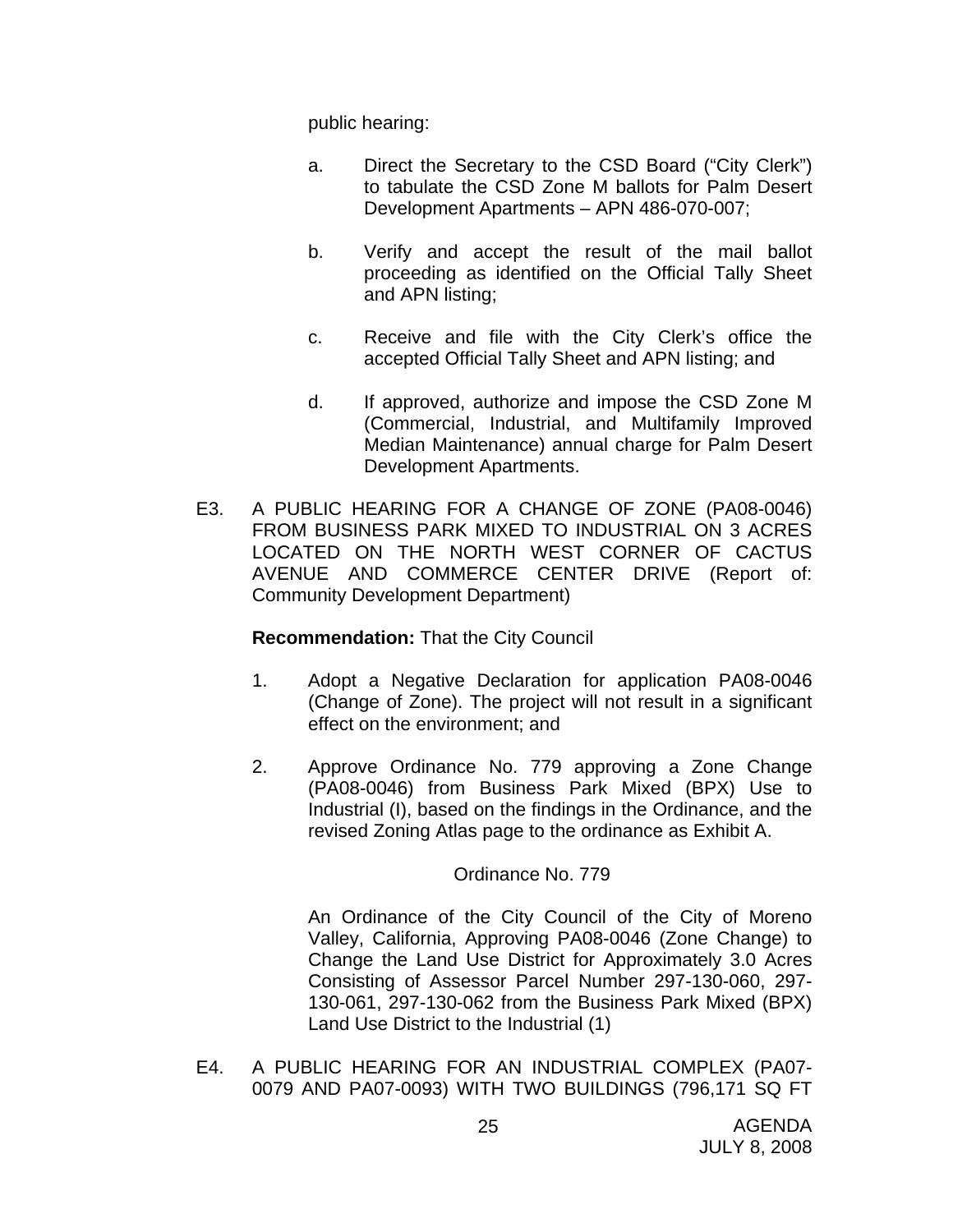AND 679,554 SQ FT) ON APPROXIMATELY 72.4 ACRES. THE TENTATIVE PARCEL MAP 35672 (PA07-0080) WILL CREATE ONE PARCEL. THE SPECIFIC PLAN AMENDMENT (PO7-121) WILL INCREASE THE LANDSCAPE SETBACKS AND REDUCE BUILDING SETBACKS IN THE RESIDENTIAL BUFFER ZONE (AREA NORTH OF THE INDIAN STREET CHANNEL) IN THE MORENO VALLEY INDUSTRIAL SPECIFIC PLAN (SP 208). AN ALTERNATIVE PLAN WITH ONE 1,560,046 SQ FT BUILDING (PA08-0018) IS ALSO PROPOSED. (Report of: Community Development Department)

#### **Recommendation:**

- 1. Adopt a Mitigated Negative Declaration for PA07-0079 and PA07-0093 (Plot Plans for Option 1 – 2 Buildings), PA07- 0080 (Tentative Parcel Map 35672), PA08-0018 (Plot Plan for Option 2 – 1 Building) and P07-121 (Specific Plan Amendment). The projects, individually and cumulatively, will not result in a significant effect on the environment;
- 2. Introduce Ordinance No. 780 approving a Specific Plan Amendment (P07-121) to increase the landscape setbacks and reduce building setbacks in the residential buffer zone (area north of the Indian Street channel) in the Moreno Valley Industrial Specific Plan (SP 208) based on the findings in the Ordinance; and

## Ordinance No. 780

An Ordinance of the City Council of the City of Moreno Valley, California, Approving P07-121 (Specific Plan Amendment) to Increase the Landscape Setbacks and Reduce Building Setbacks in the Residential Buffer Zone (Area North of the Indian Street Channel Up to Iris Avenue) in the Moreno Valley Industrial Specific Plan (SP 208)

3. Approve Resolution No. 2008-94 approving PA07-0079 and PA07-0093 (Plot Plans for Option 1 – 2 Buildings), PA07- 0080 (Tentative Parcel Map 35672), PA08-0018 (Plot Plan for Option  $2 - 1$  Building), based on the findings in the Resolution, and the conditions of approval as attached to the resolution as Exhibit A and Exhibit B.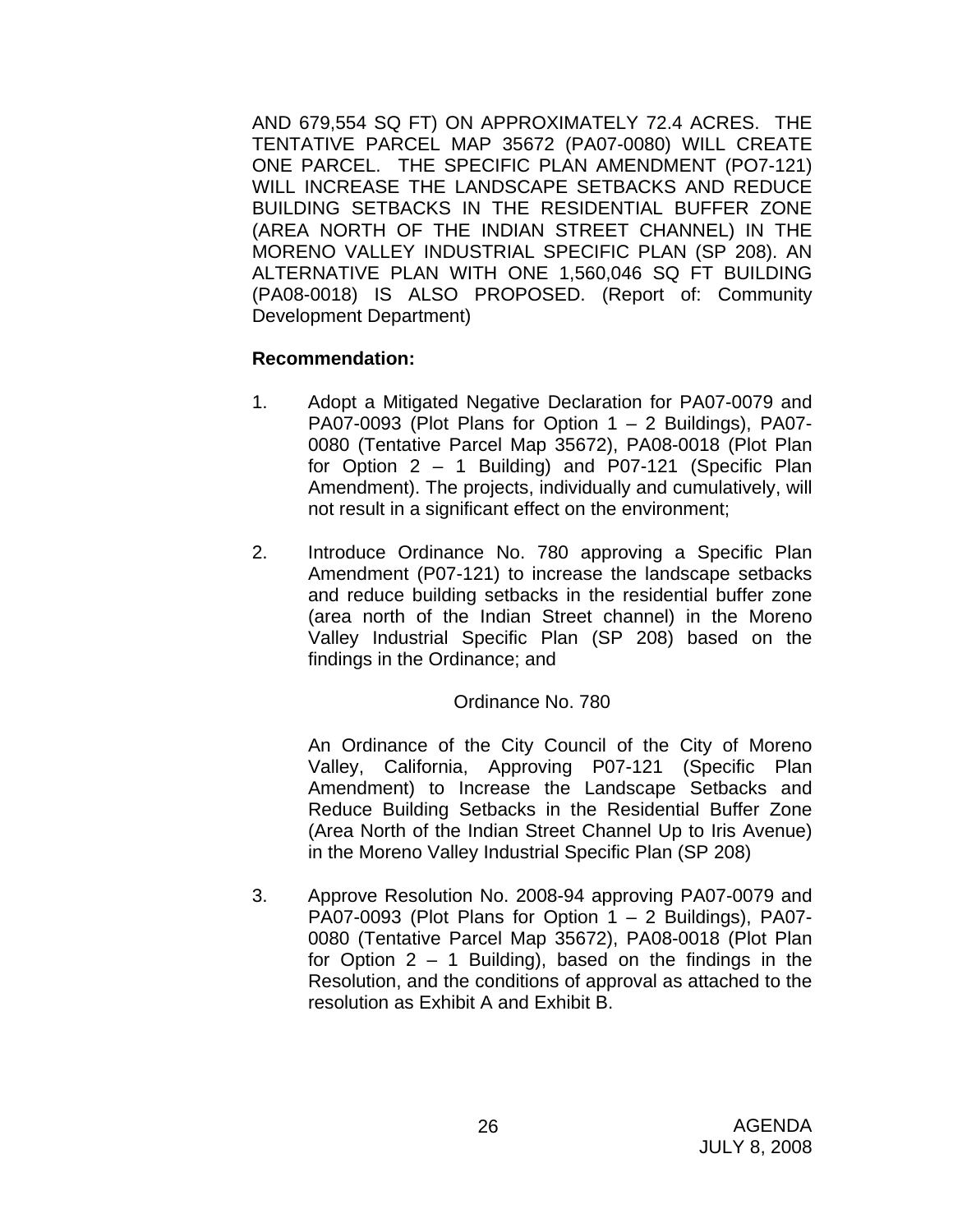#### Resolution No. 2008-94

 A Resolution of the City Council of the City of Moreno Valley to Adopt a Mitigated Negative Declaration Pursuant to the California Environmental Quality Act (CEQA) Guidelines, and Approve Plot Plan Applications PA07-0079, PA07-0093 and PA08-0018 and Tentative Parcel Map 35672 (PA07- 0080). The Project is Located at the Southwest Corner of Iris Avenue and Indian Street

#### **F. ITEMS REMOVED FROM CONSENT CALENDARS FOR DISCUSSION OR SEPARATE ACTION**

#### **G. REPORTS**

- G1. CITY COUNCIL REPORTS ON REGIONAL ACTIVITIES
	- a) Riverside County Transportation Commission (RCTC) by Mayor Pro Tem West
	- b) Mobile Source Air Pollution Reduction Review Committee (MSRC) by Mayor Pro Tem West
- G2. APPROVAL AND ADOPTION OF A RESOLUTION AUTHORIZING THE LEVY OF SPECIAL TAXES FOR COMMUNITY FACILITIES DISTRICT NO. 4-INFRASTRUCTURE FOR FISCAL YEAR 2008/09 (Report of: Public Works Department)

**Recommendation:** That the City Council approve and adopt Resolution No. 2008-93; a Resolution of the City Council of the City of Moreno Valley, acting as the Legislative Body of the Community Facilities District No. 4-Infrastructure of the City of Moreno Valley ("CFD No. 4-I" or "District") authorizing the Levy of Special Taxes for Fiscal Year (FY) 2008/09.

#### Resolution No. 2008-93

A Resolution of the City Council of the City of Moreno Valley, Acting as the Legislative Body of the Community Facilities District No. 4- Infrastructure of the City of Moreno Valley ("CFD No. 4-I" or "District") Authorizing the Levy of Special Taxes for Fiscal Year (FY) 2008/09

G3. REVIEW OF THE CITY COUNCIL'S POLICY ON SPONSORING OR CO-SPONSORING CITY EVENTS, ACTIVITIES, INDIVIDUALS, OR GROUPS (Report of: Deputy City Manager)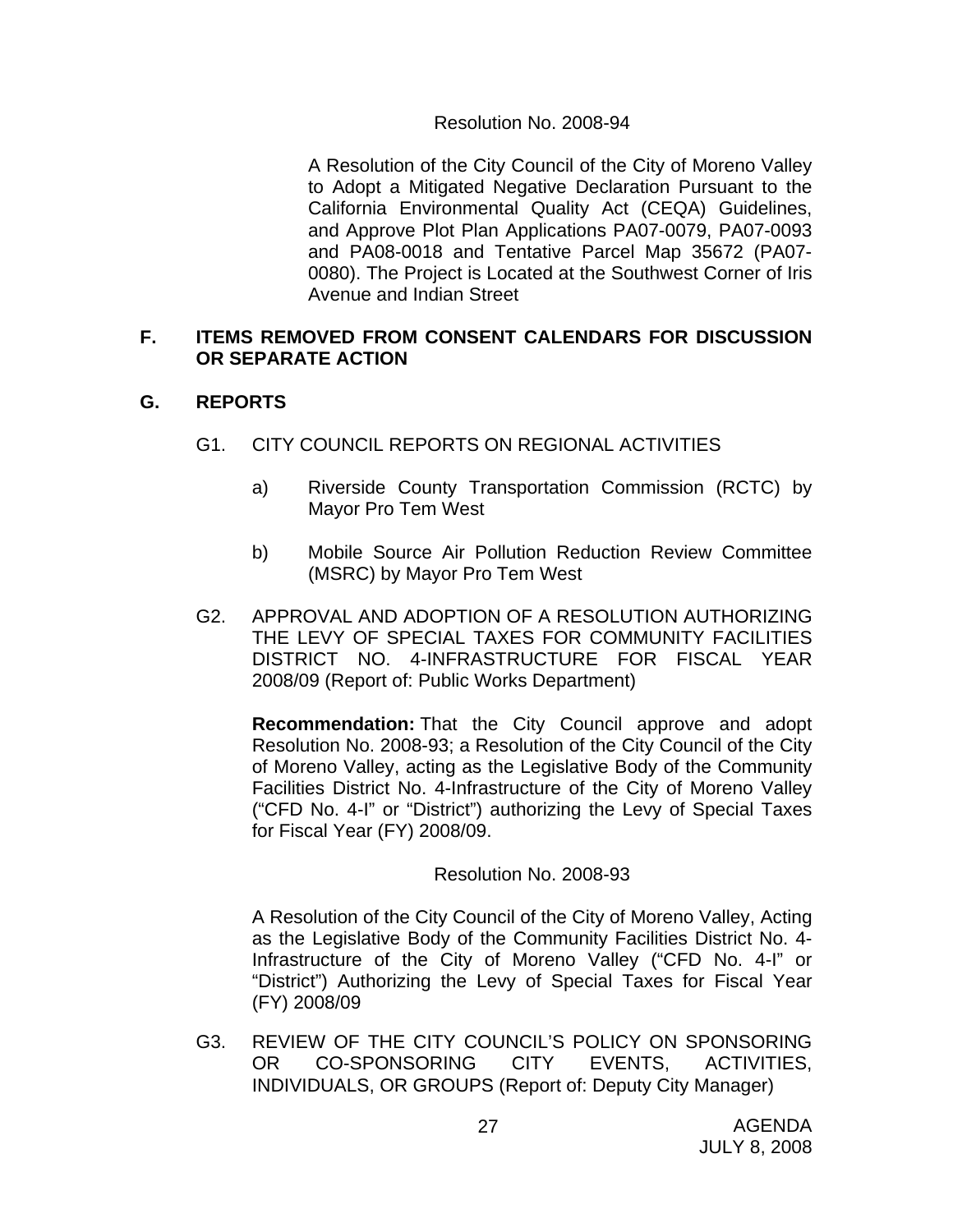**Recommendation:** That the City Council provide direction to staff as it deems appropriate.

G4. DEVELOPMENT IMPACT FEE CREDIT AND REIMBURSEMENT POLICY (Report of: Deputy City Manager)

**Recommendation:** That the City Council adopt the proposed Development Impact Fee Credit and Reimbursement Policy and concur with Staff's interpretation of Resolution 2006-19 setting aside ten percent of gross annual Development Impact Fees for developer reimbursements.

G5. CITY MANAGER'S REPORT (Informational Oral Presentation – not for Council action)

## **H. LEGISLATIVE ACTIONS**

ORDINANCES - 1ST READING AND INTRODUCTION - NONE

ORDINANCES - 2ND READING AND ADOPTION

H1. ORDINANCE NO. 777, ORDINANCE OF THE CITY COUNCIL OF THE CITY OF MORENO VALLEY, CALIFORNIA, ACTING AS THE LEGISLATIVE BODY OF COMMUNITY FACILITIES DISTRICT NO. 7 OF THE CITY OF MORENO VALLEY, AUTHORIZING THE LEVY OF A SPECIAL TAX IN IMPROVEMENT AREA NOS. 1, 2 AND 3 OF SUCH COMMUNITY FACILITIES DISTRICT (Received First Reading and Introduction on June 24, 2008 on a 4-0-1 Vote, Flickinger absent) (Report of: Public Works Department)

#### **Recommendation:**

1. Adopt Ordinance 777, an Ordinance of the City Council of the City of Moreno Valley, California, acting as the Legislative Body of Community Facilities District No. 7 of the City of Moreno Valley, authorizing the Levy of a Special Tax in Improvement Area Nos. 1, 2 and 3 of such Community Facilities District.

#### Ordinance No. 777

 An Ordinance of the City Council of the City of Moreno Valley, California, Acting as the Legislative Body of Community Facilities District No. 7 of the City of Moreno Valley, Authorizing the Levy of a Special Tax in Improvement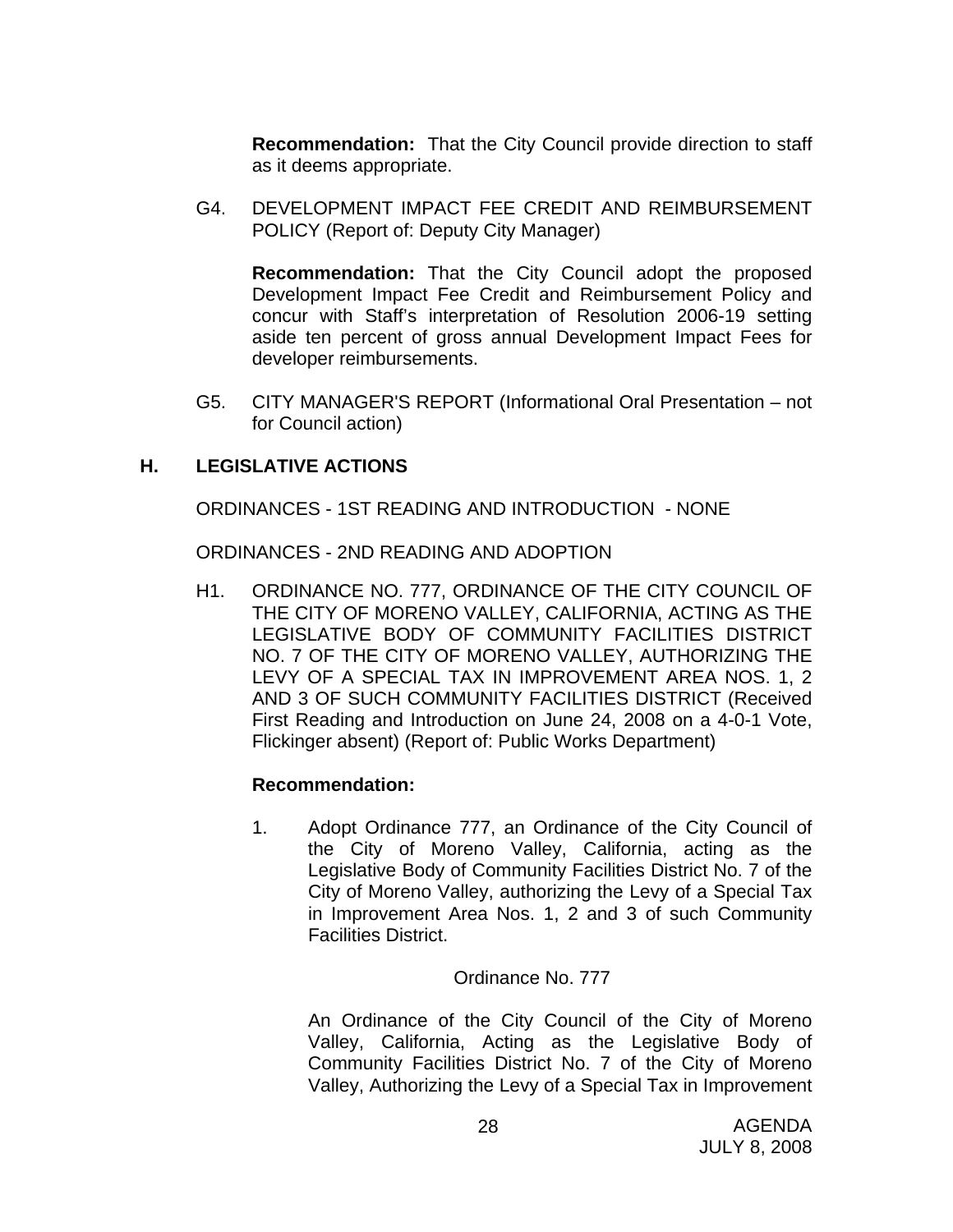Area Nos. 1, 2 and 3 of such Community Facilities District

#### ORDINANCES - URGENCY ORDINANCES - NONE

## RESOLUTIONS – NONE

## PUBLIC COMMENTS **ON ANY SUBJECT NOT ON THE AGENDA** UNDER THE JURISDICTION OF THE CITY COUNCIL

Those wishing to speak should complete and submit a BLUE speaker slip to the Bailiff. There is a three-minute time limit per person. All remarks and questions shall be addressed to the presiding officer or to the City Council and not to any individual Council member, staff member or other person.

## **CLOSING COMMENTS AND/OR REPORTS OF THE CITY COUNCIL, COMMUNITY SERVICES DISTRICT, OR COMMUNITY REDEVELOPMENT AGENCY**

**\*Materials related to an item on this Agenda submitted to the City Council/Community Services District/Community Redevelopment Agency or the Board of Library Trustees after distribution of the agenda packet are available for public inspection in the City Clerk's office at 14177 Frederick Street during normal business hours.**